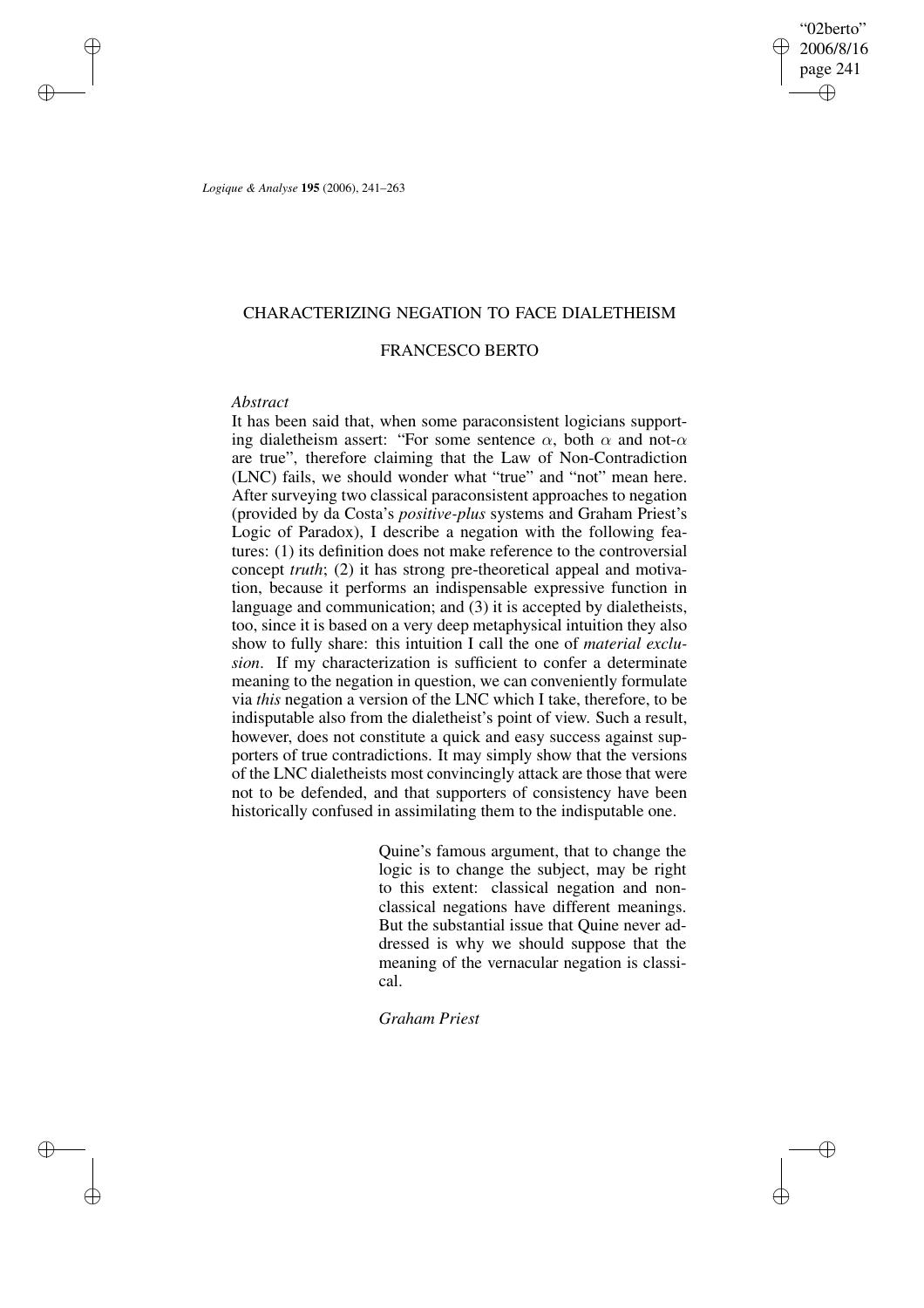#### 242 FRANCESCO BERTO

"02berto" 2006/8/16 page 242

✐

✐

✐

✐

## 1. *Introduction*

Dialetheists say: "For some sentence  $\alpha$ , both  $\alpha$  and not- $\alpha$  are true", therefore arguing that the Law of Non-Contradiction (LNC) fails. One wonders what is meant by "true",<sup>1</sup> and, of course, by "not":

The fact that a logical system tolerates A and  $\sim$ A is only significant if there is reason to think that the tilde means 'not'. Don't we say 'In Australia, the winter is in the summer', 'In Australia, people who stand upright have their heads pointing downwards', 'In Australia, mammals lay eggs', 'In Australia, swans are black'? If 'In Australia' can thus behave like 'not' [...], perhaps the tilde means 'In Australia'?<sup>2</sup>

Philosophers often disagree on the content of basic logical and metaphysical concepts (such as *identity*, *existence*, *necessity*, etc.), or on the validity of some very basic principles of inference (such as Contraposition, *reductio ad absurdum* or Disjunctive Syllogism). It is well known that this kind of discussion often faces an impasse, or seems to turn into a hard conflict of intuitions (this may be due, among other things, to the fact that we cannot examine such concepts as *predication*, *negation*, etc., without using them). It is very difficult to establish when some party or other begins to beg the question, and it is not an easy issue whether a non-standard explanation of a basic notion involves a real disagreement with a classical account of *that* notion, or its principles simply describe a different thing using the same name or symbol. Is intuitionistic negation the real negation, or does it simply mean, though typographically identical, something else than the classical one? Do non-truth-functional theories of conjunction and disjunction, such as supervaluationism<sup>3</sup> and non-adjunctive logics,<sup>4</sup> describe *conjunction* and *disjunction*? Authors like Michael Resnik consider at least some of these puzzles simply unsolvable.<sup>5</sup>

<sup>1</sup> See e.g. Slater [1995], whose position I shall examine later.

<sup>2</sup> Smiley [1993], p. 17.

 $3$  See e.g. van Fraassen [1966], Fine [1975].

4 See e.g. Rescher and Brandom [1980], Varzi [1997], [2004].

<sup>5</sup> "I take a dim view of the idea that revising our logic entails using so-called logical words with new meanings. Suppose that until now my mathematical proofs used non-constructive principles, but now I announce that I will restrict myself to constructively acceptable proofs. Have I revised my logic, while continuing to mean the same by 'not' and 'or' or have I

✐

✐

✐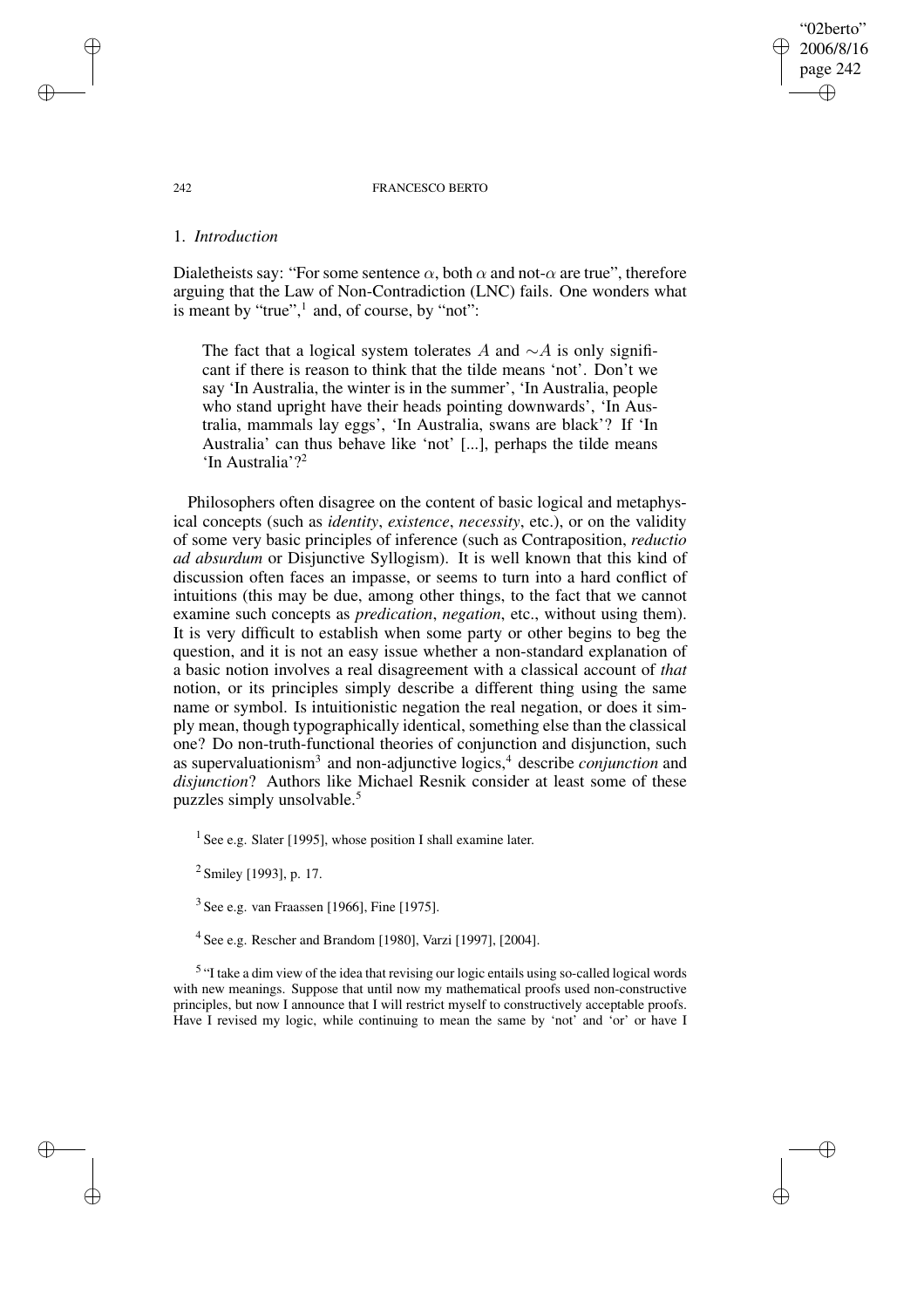✐

✐

✐

✐

In this paper I provide a short survey of the treatment of the two aforementioned basic notions, *truth* and *negation*, in two (types of) paraconsistent logics.<sup>6</sup> I focus my attention on the *positive-plus* systems due to da Costa, *et al.*, and Graham Priest's Logic of Paradox (LP). My aim is primarily descriptive: to show how meaning-variance issues and battles of intuitions quickly arise in discussions on the two approaches. Such a survey, though, should also direct us to the positive view I am then going to propose: if we want to have a non-question-begging debate on the validity of the LNC, we should not concentrate on truth, but on negation. This is not to mean that there is a unique good description of negation. It is sometimes said, in the spirit of so-called "logical pluralism", that we do not have one conditional, but many, and different accounts (material truth-functional conditional, C.I. Lewis' strict implication, subjunctive conditionals, the entailment of relevance logics, etc.) describe different connectives which entertain family resemblances. Similarly, we may have distinct intuitions on different sentential negations, which may be characterized by different theories. This does not entail, though, that no non-question-begging debate is feasible. On the contrary, I think it is possible to characterize a negation (I shall label it "NOT") with the following pleasant features: (1) its definition does not refer to the contentious concept *truth*; (2) it has a strong pre-theoretical motivation, because of its indispensable expressive function in language and communication; and (3) it is fully accepted also by dialetheists, because it is based on a deep metaphysical intuition they show to fully share: the intuition of *material exclusion*. If such a characterization is sufficient to confer a determinate meaning to the negation in question, we can conveniently phrase the LNC via *this* negation, providing a formulation which I take, therefore, to be indisputable also from the dialetheist's point of view.

Such a result does not, however, constitute a quick and easy triumph on supporters of true contradictions. It may simply show that the versions of the LNC dialetheists rightly attack are those that were not to be defended, and that supporters of the LNC have been confused in assimilating them to the indisputable one.<sup>7</sup>

decided to use those words with a different meaning? I don't perceive a fact of the matter here." (Resnik [2004], p. 180).

 $<sup>6</sup>$  It is quite obvious that a paraconsistent logician may well not be dialetheist (that is</sup> to say, a supporter of true contradictions), and probably most are not. Nevertheless, the paraconsistent logics I am discussing in the following have all been considered suitable for so-called strong paraconsistency or dialetheism. For a general introduction to paraconsistent logics, dialetheism and their philosophical motivations, see Berto [2006].

 $<sup>7</sup>$  As Graham Priest appropriately observed, "whether or not dialetheism is correct, a</sup> discussion of the questions it raises, concerning fundamental notions like negation, truth and

"02berto" 2006/8/16 page 243

✐

✐

✐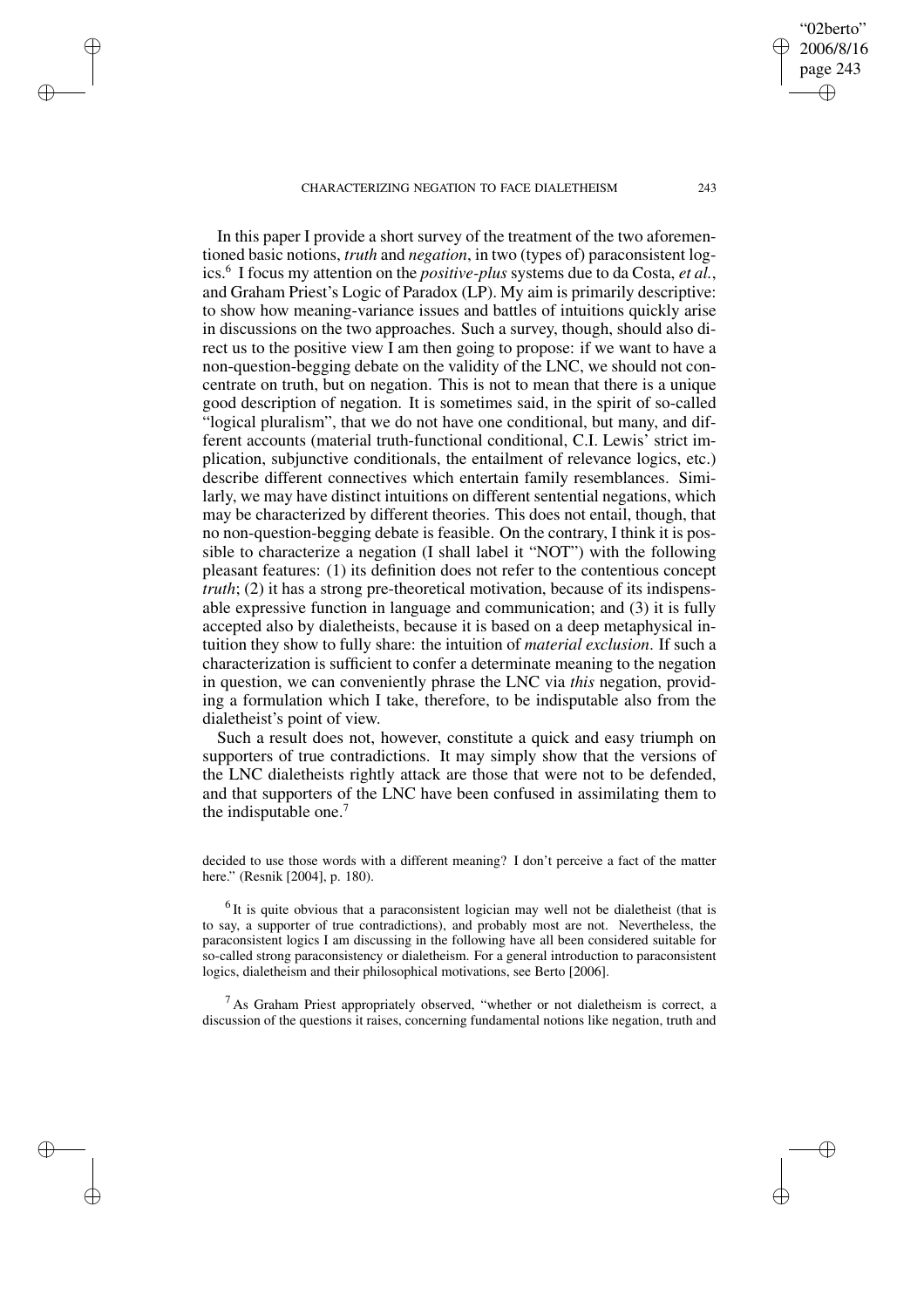# "02berto" 2006/8/16 page 244 ✐ ✐

✐

✐

## 244 FRANCESCO BERTO

# 2. *Three battlefields for intuitions and the Italics Argument*

I suggest that there are three major (variously overlapping) battlefields for conflicting intuitions, when we are dealing with the above sketched subjects. As we shall see, the three kinds of clash are all displayed in paraconsistent discussions on negation.

First, the interplay between truth and negation unfolds a very general issue of standard formal semantics. As it is well known, the recursive clauses expressing truth conditions for sentences may be taken as explicating (given that Tarski was right) the concept of truth for the object-language. Alternatively, the formal recursion may be considered as giving the meanings of the logical vocabulary. But it seems that we cannot have it both ways. By paying in an independent understanding of the logical vocabulary, we may buy a characterization of truth. Conversely, by paying in an independent understanding of the concept of truth, we may buy a characterization of the logical vocabulary. Such a cross-dependence, of course, is one of the first sources of equivocation and question-begging cross-charges in discussions on deviant logics that seem to provide a non-standard account of logical vocabulary: did they begin with an alteration of the meaning of connectives and/or quantifiers, or did they move from a change in the notion of truth (probably supported by different metaphysical intuitions)?<sup>8</sup>

rationality — questions that have been little asked for two millennia — can hardly fail to deepen our understanding of these notions" (Priest [1993], p. 35).

<sup>8</sup> Some authors reject the idea that we can go from truth conditions to the meanings of the logical constants. For instance, Michael Tye observes that homophonic semantic clauses presuppose that we grasp the meaning of the connective used in the metalanguage, in order to understand truth conditions. He expresses his point with reference to disjunction: "It is [...] a mistake to suppose that the truth-conditions for disjunctive sentences analyse the meaning of the term 'or'. Rather it is because 'or' means what it does, that the truth-conditions obtain. [fn. 24:] One who lacks the concept of disjunction, for example, will not come to understand it by being shown the truth-conditions for disjunctive sentences. Rather, the purpose of a formal statement of truth-conditions is to explain rigorously how the truth-value predicates are to be applied..." (Tye [1990], p. 547). One may simply reply that recursive clauses are not necessarily homophonic: a so-called choice negation can be defined via two clauses,

(C1) " $\neg \alpha$ " is true if and only if " $\alpha$ " is false

(C2) " $\neg \alpha$ " is false if and only if " $\alpha$ " is true,

and, as we can see, "not" does not appear in the metalanguage here. On the contrary, one may conjecture that to understand how " $\neg$ " is characterized by (C1) and (C2) for the objectlanguage we have to know something about what "true" and "false" mean in the metalanguage. This point will be particularly relevant when we come to consider Priest's LP.

✐

✐

✐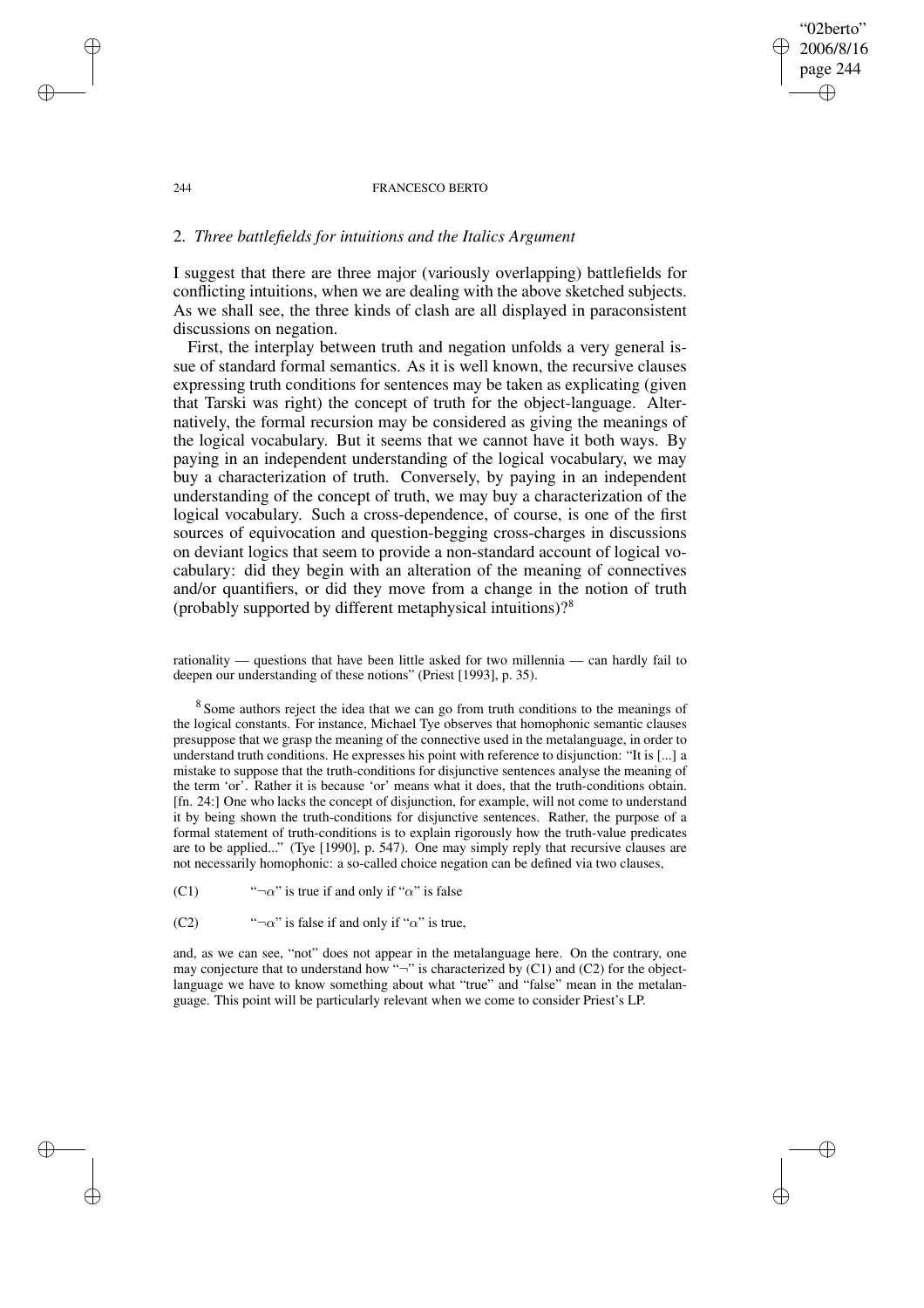A second source of disagreement comes from the fact that we currently have (at least) two competing characterizations of the logical vocabulary itself: the one in terms of truth values(via Tarskian clauses or truth tables), and the Gentzen-style presentation in terms of introduction/elimination rules. So, one may consider the fact that some commonly accepted inference involving a given connective fails within a system as a decisive sign that something has gone wrong with it; while her *opponens* may reply that the fact that a truth-table presentation yields the "intuitively expected" truth values provides sufficient evidence that we have hit the target, or even question the inferential approach in general (*das Tonkproblem* easily comes to mind).<sup>9</sup>

A third source of discussion is the issue, whether sentential connectives should be truth-functional. Supervaluational treatment of disjunction is paradigmatic. Suppose both  $\alpha$  and  $\beta$  come out neither true nor false in some evaluation, because different ways of filling the gaps due to vague predicates or non-denoting singular terms yield different truth values. Then, it may be the case that  $\alpha \vee \beta$  is truth-valueless, but it may also be the case that it comes out true — particularly, if  $\beta$  is  $\neg \alpha$ . Thus, Kripke [1975] has argued that such a failure of truth-functionality is a sign that supervaluationism misses the point of the meaning of disjunction. When you say " $\alpha \vee \beta$ ", I am perfectly entitled to ask: "Ok, which one then, if not both?". Adapting Tappenden [1993] and Varzi [2004], one may react by calling this the *Italics Argument*: "you claim that 'either  $\alpha$  or  $\beta$ ' holds, so *either*  $\alpha$  *or*  $\beta$  [stamp the foot, bang the table] must hold!":

In a way, this sort of objection can be dismissed on the grounds of its unfair appeal to intuition. Change of semantics, change of subject — says the objection. Fair enough. But who got the semantics right in the first place? $10$ 

It is fairly clear that the three kinds of clash are variously intermingled. For instance, these features of supervaluationism can produce a battle of intuitions, not on the concept *disjunction*, but, again, on the concept *truth*. Since supervaluational semantics validates the Law of Excluded Middle while dismissing the Principle of Bivalence, it has to reject the inference from the

<sup>10</sup> Varzi [2004], p. 103.

✐

✐

✐

✐

"02berto" 2006/8/16 page 245

✐

✐

✐

<sup>&</sup>lt;sup>9</sup> See Prior [1960], Belnap [1962]. On these issues, also see Haack [1978], chapters 3 and 11. It is sometimes said that the inferential account provides the constructive meaning of logical vocabulary, while the truth-table account gives us the classical meaning. But, as it is well known, we may have perfectly acceptable natural deduction presentations of classical logic and, *vice versa*, truth-table presentations of non-classical (e.g., many-valued) logics.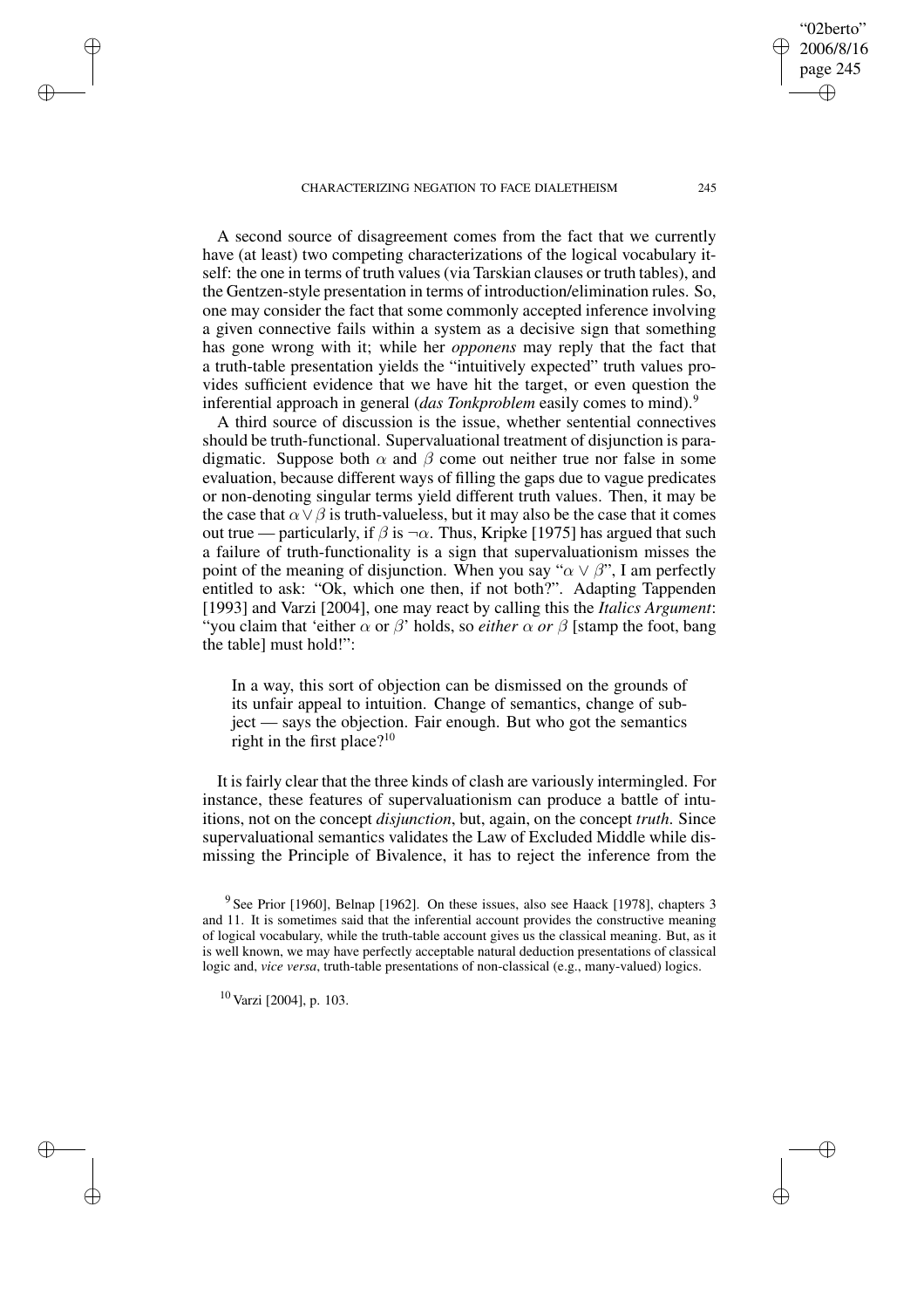## "02berto" 2006/8/16 page 246 ✐ ✐

✐

✐

#### 246 FRANCESCO BERTO

former to the latter. This, given standard rules of inference, amounts to rejecting a half of the T-schema,

# (T) " $\alpha$ " is true if and only if  $\alpha$ .

Now critics of supervaluationism like Timothy Williamson can easily put forth the(ir) intuition according to which, even though "it is not claimed that a Tarskian theory tells the whole truth about truth", nevertheless "it tells an essential part of the truth". So "without a disquotational schema, it is doubtful that one has a truth predicate at all".<sup>11</sup> This amounts to saying that a concept of truth that does not fully satisfy (T) is not *truth* — and so, the Italics Argument strikes again.

## 3. *Negation in da Costa's* positive-plus *systems*

One can be a paraconsistent logician without believing in true contradictions (this was Anderson and Belnap [1975] position, for instance, since the paraconsistent features of their systems were considered a side-effect of the search for a relevant implication). But if you are a dialetheist, you are supposed to embrace some paraconsistent logic. Classical logic is, as Priest and Routley [1989a] say, *explosive*, i.e., its consequence relation is such that  $\{\alpha, \neg \alpha\} \models \beta$ . So admitting just one contradiction leads to *trivialism*, that is, the view according to which everything is true. In the so-called *positiveplus* systems,<sup>12</sup> of which da Costa's systems  $C_n(1 \leq n \leq \omega)$  are probably the most representative,<sup>13</sup> explosion is avoided by significantly altering the treatment of negation. While the positive fragment of these systems is nearly classical (e.g., they retain the *a fortiori* principle,  $\alpha \rightarrow (\beta \rightarrow \alpha)$ , which is irrelevant by the standards of Relevant logics), truth conditions for negation are (typically) spelt this way:

 $11$  Williamson [1992], p. 268fn.

<sup>13</sup> But see also, e.g., the system PI in Batens [1980], or the one labelled CLuN, prominently used in the adaptive approach of Diderik Batens *et al.* (Batens [2000]; Bremer [2005], Ch. 7).

✐

✐

✐

<sup>&</sup>lt;sup>12</sup> See Carnielli and Marcos [2002].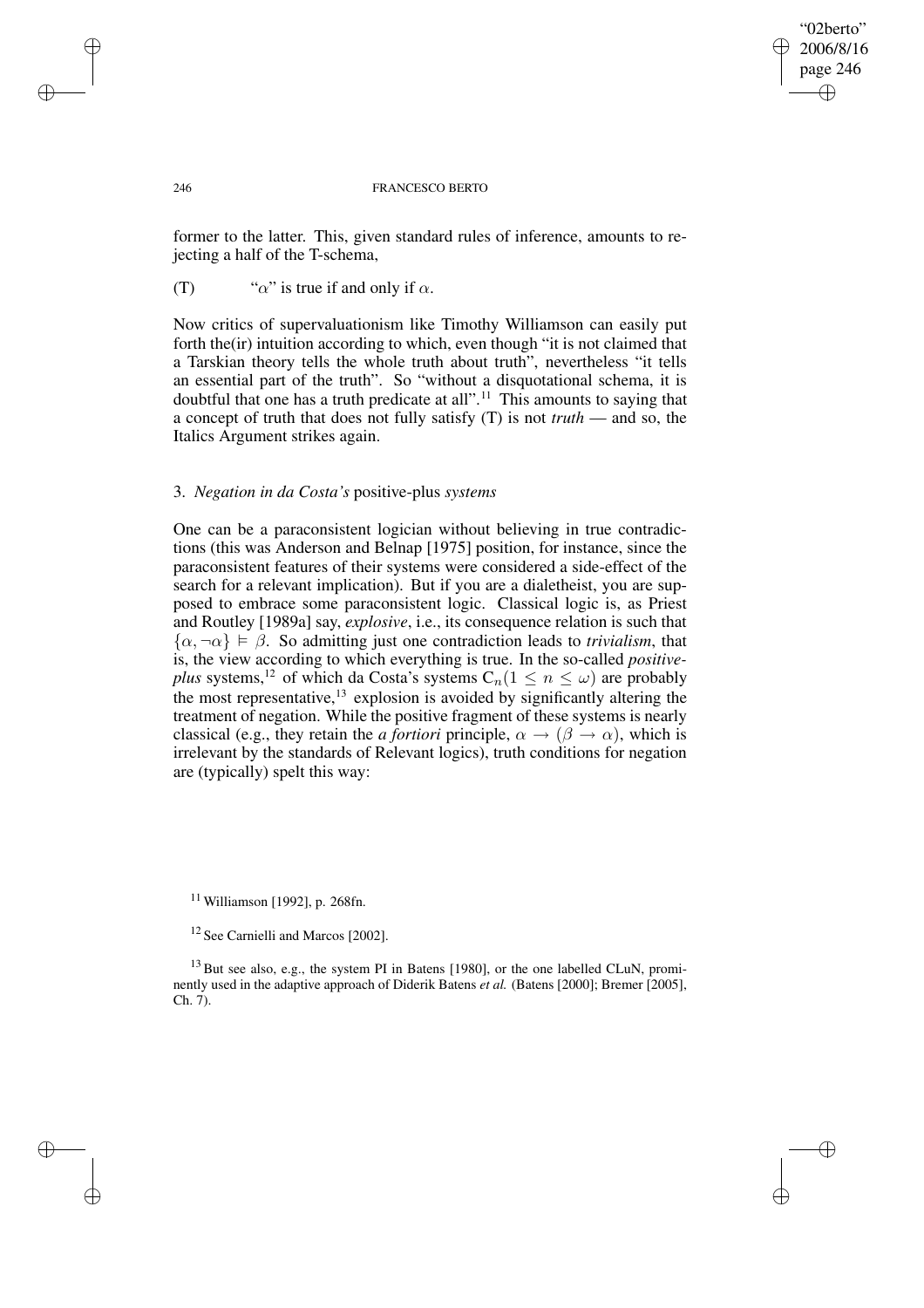(C1) If " $\alpha$ " is false, then " $\neg \alpha$ " is true.

(C2) If " $\neg\neg\alpha$ " is true, then " $\alpha$ " is true.<sup>14</sup>

While (C2) does the job of validating Double Negation Elimination, (C1) ensures that at least one of  $\alpha$  and  $\neg \alpha$  is true, thereby validating Excluded Middle. Such systems avoid explosion,<sup>15</sup> but they also turn on all the three main clashes of intuitions mentioned above.

First, two typical laws/rules involving negation that hold even in minimal logic, Contraposition and Double Negation Introduction, fail for most (though, admittedly, not all) da Costa systems. Those who maintain that inferential features are the source of meaning for logical constants have good reasons to claim that da Costa negation is not *negation*. <sup>16</sup> For instance, according to Richard Routley

The weakened negation systems lack all forms of contraposition though surely some are correct, and indeed there is little basis for regarding the so-called negations of these systems as genuine negations at all rather than, say, positive modal connectives, e.g. weird truth or necessity connectives.<sup>17</sup>

# $14$  See e.g. da Costa [1974], da Costa and Alves [1976].

<sup>15</sup> Actually, some of these systems are called *gently explosive*. Typically, they include some sentential functor (say "o") which should allow to express the consistency of a formula within the object language: " $\alpha$ " is true if and only if  $\alpha$  is not paradoxical. Then in such systems we have:

 $^{\circ}$ α, α, ¬α  $\vdash$  β,

✐

✐

✐

✐

that is, if a formula that is assumed as consistent turns out to be paradoxical, *this* produces explosion (see Carnielli and Marcos [2002], pp. 28 and 33; Bremer [2005], pp. 108ff).

<sup>16</sup> Sometimes even less is required: Hazen [1994] investigates what he calls *subminimal negation*, for which only Contraposition holds. In some *positive-plus* systems we have a Restricted Contraposition which uses the consistency operator:

 ${}^{\circ} \beta$ ,  $\alpha \rightarrow \beta \vdash \neg \beta \rightarrow \neg \alpha$ 

(see Carnielli and Marcos [2002], p. 39).

 $17$  Routley [1979], p. 305. See also Mortensen [1980], and Lenzen [1996], where the point is discussed entirely from an inferential point of view. Lenzen distinguishes "*dispensable* principles which, though they are valid principles of classical negation, need not necessarily be satisfied by arbitrary other negations"; and "*indispensable* principles which a logic L always has to satisfy if its monadic operator  $\sim$  is to count as a genuine negation" (p. 40). And

"02berto" 2006/8/16 page 247

✐

✐

✐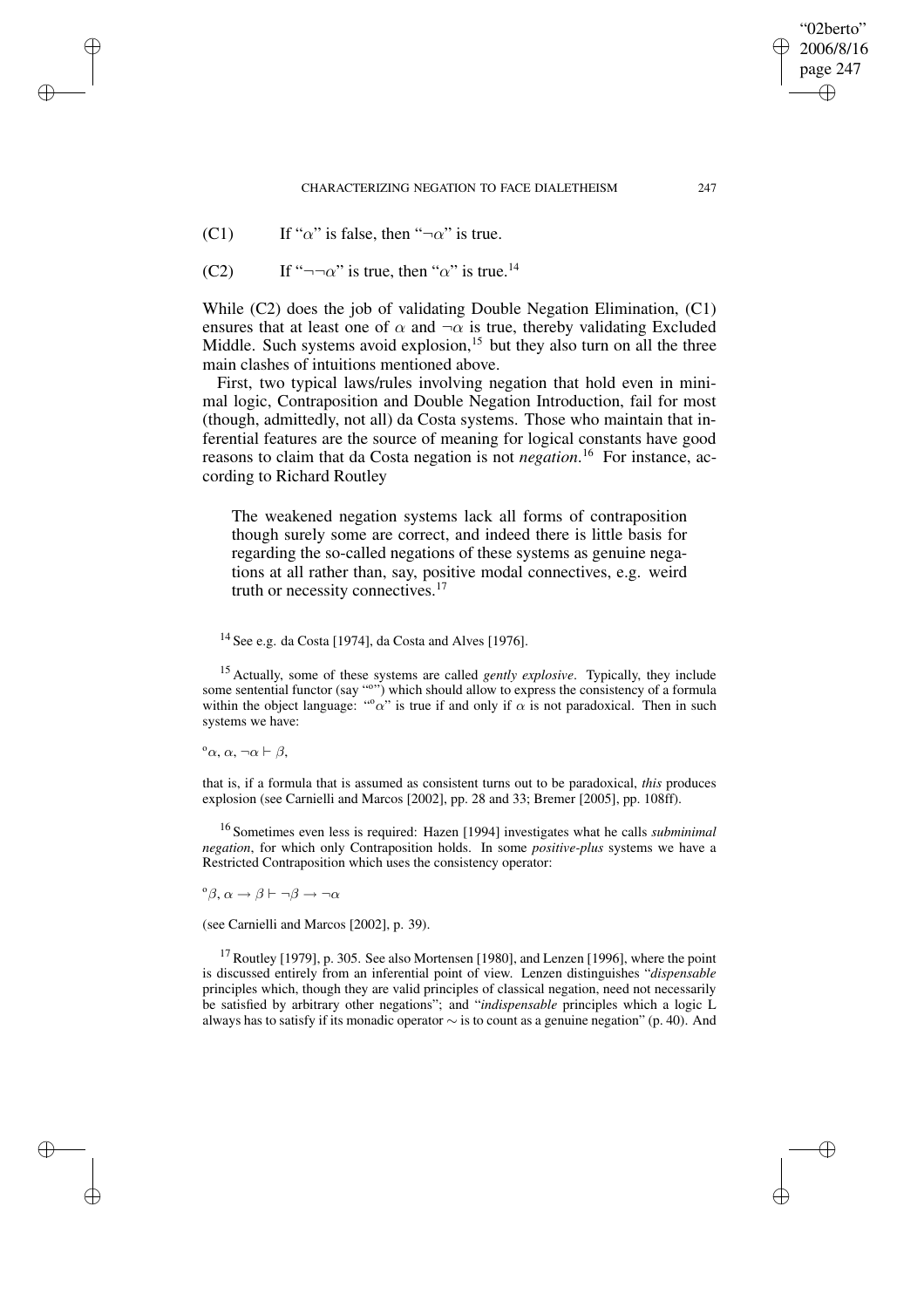## 248 FRANCESCO BERTO

"02berto" 2006/8/16 page 248

✐

✐

✐

✐

But a paraconsistent logician like Diderik Batens replies that

Routley's intuitions on the matter are wrong [...]. I must confess that I have (distinct) intuitions on several kinds of "negation", that I consider it interesting to study some of them, that I presume that some are useful in certain context whereas others are useful in other contexts...<sup>18</sup>

Second, da Costa negation is not truth-functional but, at most, partially truth-functional: given that  $\alpha$  is false,  $\neg \alpha$  is true; but given that  $\alpha$  is true,  $\neg \alpha$  may be true as well as false. According to Routley and Priest, such a failure of extensionality is sufficient to certify that such a connective "is not our friendly neighbourhood extensional negation, but a radically intensional functor of some sort".<sup>19</sup>

Third, and probably most interesting for our purposes, da Costa negation makes  $\neg(\alpha \land \neg \alpha)$  fail, while validating the Excluded Middle,  $\alpha \lor \neg \alpha$ . Because of this, da Costa's systems are again accused of missing the very point of the meaning of negation:

The law of non-contradiction has traditionally been seen as a central property, if not a defining characteristic, of negation. [...] That an account of negation violates the law of non-contradiction therefore provides *prima facie* evidence that the account is wrong. This is [a] piece of evidence that *da Costa negation is not negation*. 20

Priest and Routley stress that it is *essential* to the characterization of negation that "negation is a contradiction forming functor, not a subcontrary forming functor".<sup>21</sup> Now, according to the traditional story,  $\alpha$  and  $\beta$  are contraries if and only if " $\alpha \wedge \beta$ " is logically *false*, sub-contraries if and only if " $\alpha \vee \beta$ " is logically *true*, and contradictories if and only if they are both

failure of Contraposition is considered by itself a sufficient reason not to count an operator as a negation in any way (see pp. 43ff.).

<sup>18</sup> Batens [1980], p. 212.

<sup>19</sup> Priest and Routley [1989a], p. 164.

<sup>20</sup> Priest and Routley [1989a], pp. 164–165. For a defence of non-truth-functional features of negation in a (good) paraconsistent logic, see Batens [1980], pp. 228–9, da Costa and Marconi [1989], pp. 18–21.

 $21$  Priest and Routley [1989a], p. 165.

✐

✐

✐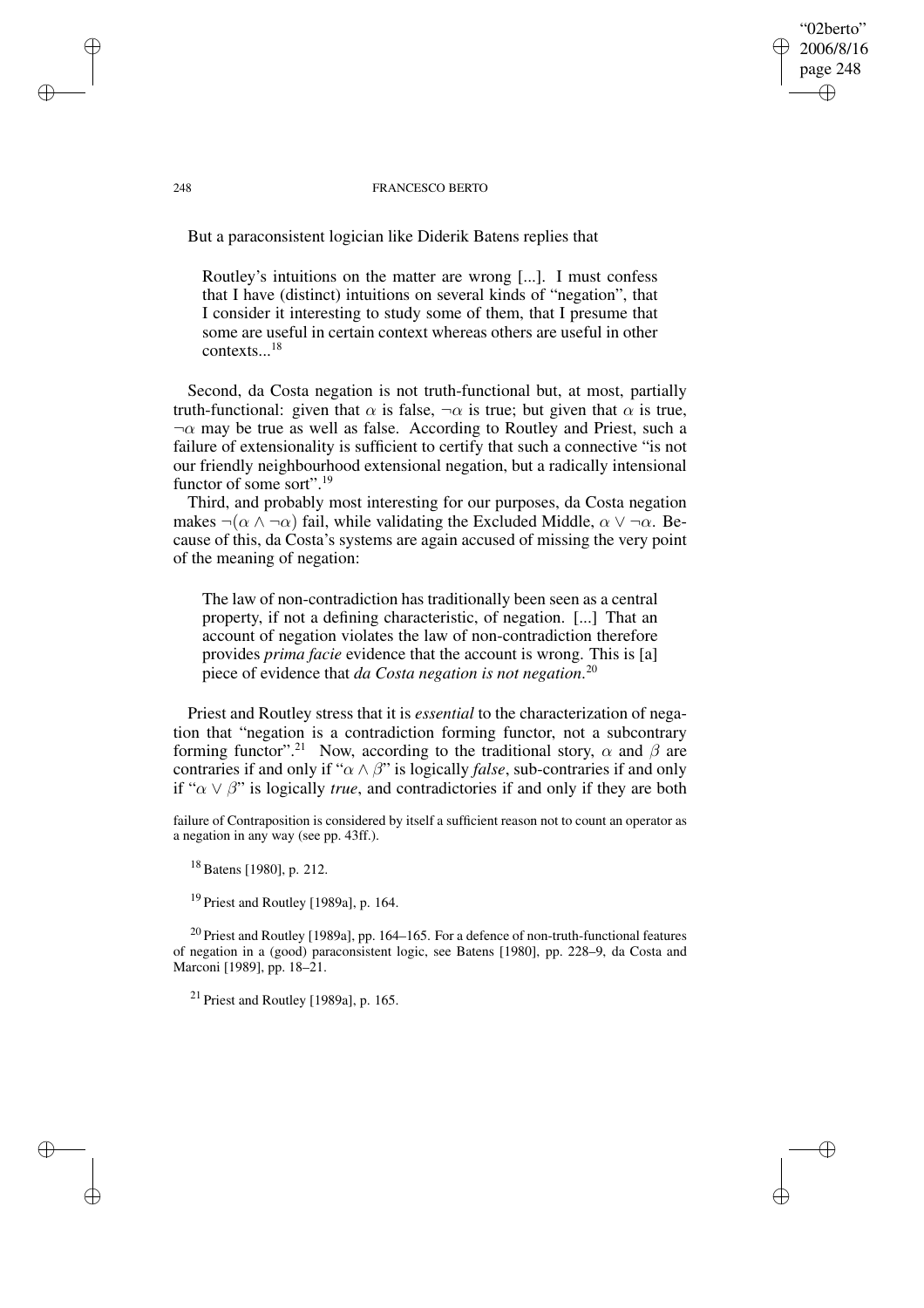contraries and sub-contraries. The fact that in da Costa's systems  $\neg(\alpha \land \neg \alpha)$ fails while  $\alpha \vee \neg \alpha$  holds is then taken as the final evidence that " $\neg$ " is a pseudo-negation. Such a criticism is thus based on a traditional account of contrariness and sub-contrariness in terms of *truth* and *falsity*.

# 4. *Negation in Priest's LP*

✐

✐

✐

✐

Priest's treatment of negation in *Logic of Paradox* and in *In Contradiction* seems to make as little changes as possible with respect to classical negation. Truth conditions for negated sentences are spelt this way:

(C1) " $\neg \alpha$ " is true if and only if " $\alpha$ " is false

(C2) " $\neg \alpha$ " is false if and only if " $\alpha$ " is true.

Priest and Routley claim that "the truth conditions [for such a negation] look very familiar. Indeed, they are just like the classical ones".<sup>22</sup> Actually,  $(C1)$ and (C2) make it look more like choice negation than like classical negation, whose truth conditions are spelt by a homophonic clause. The underlying intuition, anyway, is clear: negation is the operator that switches truth and falsity. Furthermore,  $(C1)$  and  $(C2)$  make  $\sqrt[n]{\ }$  truth-functional, and Double Negation Introduction is validated.<sup>23</sup> So, Priest concludes that his logic "is exactly the same as classical logic, except that one does not make the assumption, usually packed into textbooks of logic without comment, that truth and falsity in an interpretation are exclusive and exhaustive".  $24$ 

But how much does the textbook assumption on the concepts *truth* and *falsity* weigh? (C1) and (C2) characterize negation also for a semantics which admits truth value gaps, but no truth value glut at all.<sup>25</sup> Therefore, it is

 $24$  Priest [1998], p. 413.

<sup>25</sup> See e.g. Parsons' "comfortable negation", which works for gappers or for glutters (or for both) depending on the interpretation (Parsons [1990]).

"02berto" 2006/8/16 page 249

✐

✐

✐

 $22$  Priest and Routley [1989a], p. 168.

<sup>&</sup>lt;sup>23</sup> Actually, Contraposition is a tricky issue here, but this seems due more to the features of conditional(s), than to those of negation. This makes quite a difference with da Costa systems, whose conditional seems to behave in a standard fashion, e.g., by allowing irrelevant inferences such as  $\alpha \to (\beta \to \alpha)$ . The point is that — as is observed, e.g., by Bremer [2005], pp. 45ff — LP should be considered as a basic paraconsistent logic, to be *extended* by a (usually Relevant) conditional. Now, Priest [1987], Ch. 6, discusses a possible failure of Contraposition, but such a failure is due exactly to the choice of a non-contraposible intensional conditional.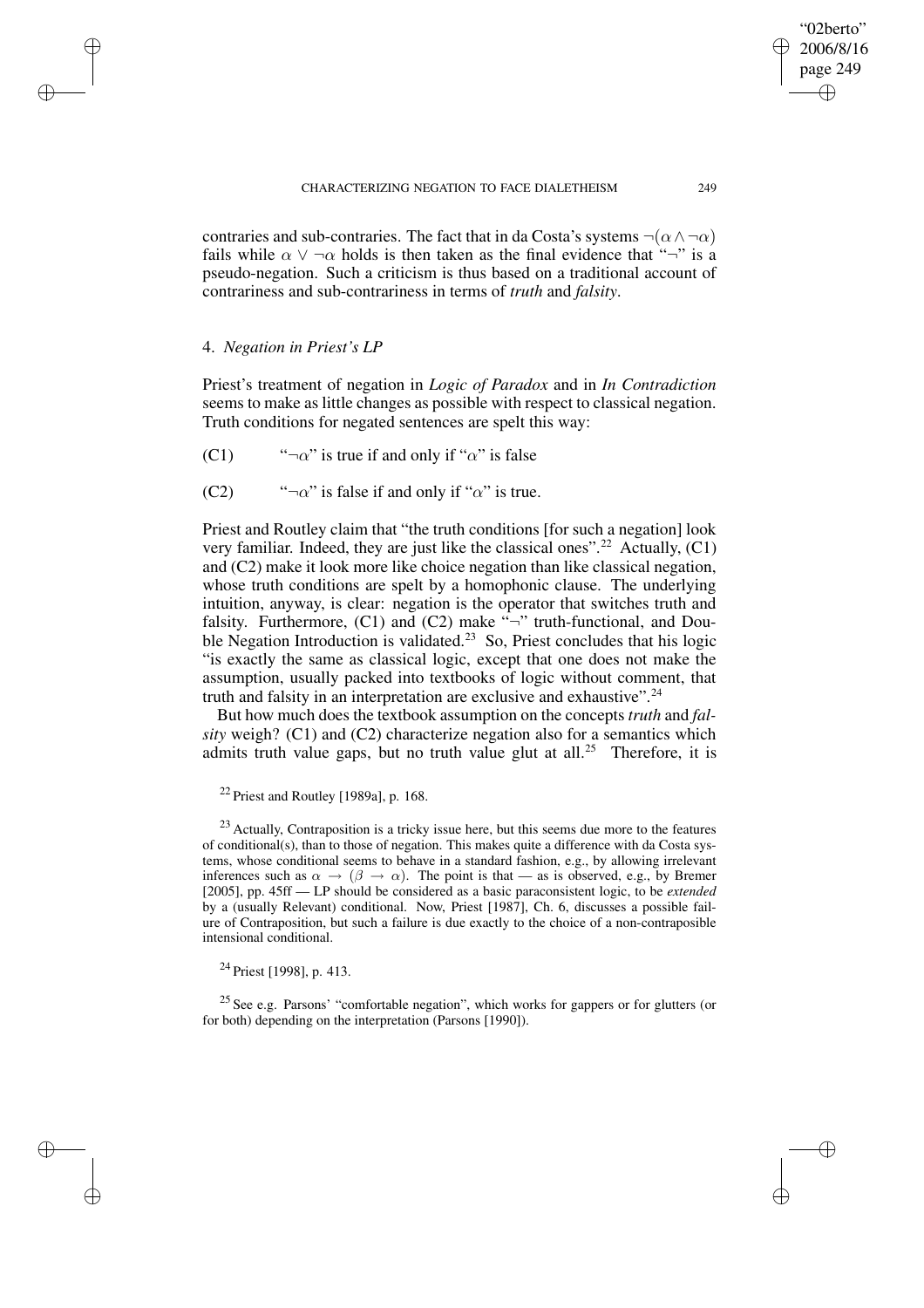"02berto" 2006/8/16 page 250 ✐ ✐

✐

✐

## 250 FRANCESCO BERTO

exactly the interpretation of "true" and "false" that changes here: are they exclusive, exhaustive, both, or neither?<sup>26</sup> Now, according to some authors Priest has simply shifted the illicit paraconsistent trick from the meaning of "not" to the meaning of "true". If da Costa's "not", according to Priest himself, is not negation because  $\neg(\alpha \land \neg \alpha)$  fails for it, whereas "the law of non-contradiction has traditionally been seen as a central property, if not a defining characteristic, of negation"; then Priest's "true" is not truth because it does not rule out *false*, whereas it is a central property, if not a defining characteristic, of *truth* to exclude falsity. B.H. Slater, thus, has claimed that Priest "nominally remedied" the defect in da Costa's systems, but

The remedy is only a face-lift. [...] In this terminology, 'logically false' does not rule out 'true'. Hence, 'A' and '¬A' are *still* only subcontraries, for the same reason as before. [...] As a result, while 'truth' and 'falsity' are only subcontrary in Priest's language, that does not show, in any way, that *truth* and *falsity* are only subcontraries. For no change of language can alter the facts, only the mode of expression of them, as we saw before. And one central fact is that *contradictories* cannot be true together — by definition.<sup>27</sup>

This way, we are back to clashes of intuitions and the Italics Argument: is Priest's truth *truth*? Are Slater and Priest dealing with two different concepts? Of course, neither would argue that they are (although both would claim to deal with the only right one).

Now, a popular reply to such puzzles adopts the Wittgensteinian jargon and suggests that, to grasp the meaning of some conceptual word (be it a logical or a descriptive one), we should look at its actual *use* in language — at the linguistic practices within which it receives its intended meaning. If such problems cannot be solved by a *fiat*, via stipulative definitions or language regimentations, we need a phenomenology of ordinary language. But this is a difficult path, and it does not seem to lead to a solution of our

 $26$  Of course, this is where the transition from "pure" to "applied" semantics should take place. This terminology is due to Plantinga [1974], pp. 126ff. Dummett [1973] talks of, respectively, "merely algebraic" and "properly so called semantic" notions. According to Copeland [1986], p. 479, "The assignment of meanings to expressions of a language [is] available only when the second stage of development has been successfully completed". Looking at a pure formalism is not sufficient to decide whether a notation represents a logic, or the behaviour, e.g., of electrical circuits, with "true" meaning *on*, and "false" meaning *off* (see Haack [1978], p. 189).

<sup>27</sup> Slater [1995], pp. 452–453.

✐

✐

✐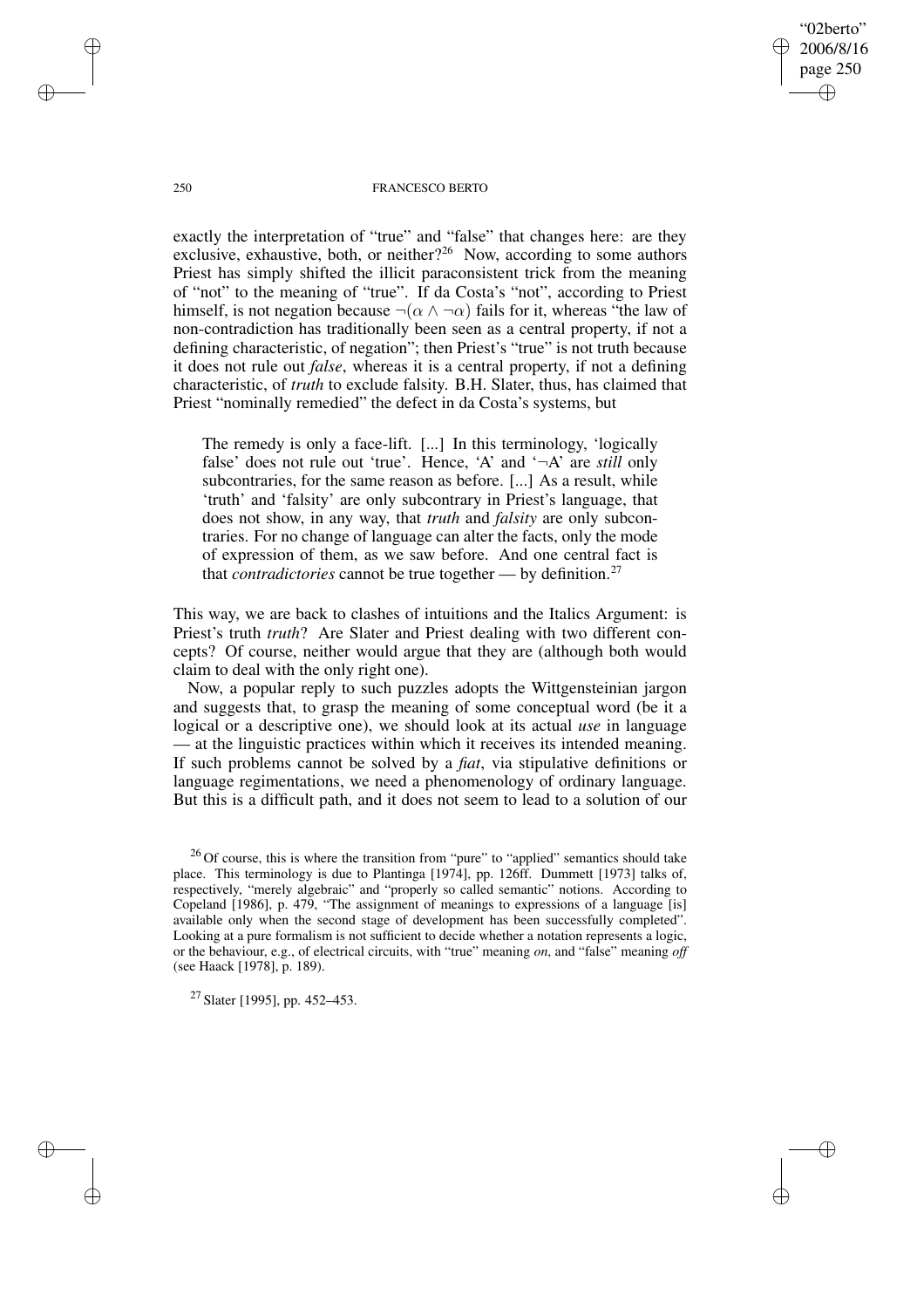issue. I think it is uncontroversial that we often use "true" in order to immediately *rule out* "false", thereby applying the concepts *truth* and *falsity* as exclusion-expressing devices. But is it always so? If an analysis of our linguistic business with the word "true" can provide an account of our intuitive semantics, it seems that dialetheists, not supporters of the LNC, have a point here. For Extended Liar paradoxes like "This sentence is not true" are spelt in ordinary English. Their paradoxical characteristics, as dialetheists stress, are due exactly to intuitive features of ordinary language: unavoidable self-reference; failure of metalinguistic hierarchies producing only languages that are expressively weaker than English; and the obvious presence of a truth predicate, "is true", which is characterized (at least extensionally) by  $(T)$ , the Tarskian equivalence.<sup>28</sup> And dialetheism claims to provide the most natural (if not the unique) real "solution" to semantic paradoxes: "accept them and learn to come to live with them".<sup>29</sup>

Furthermore, Priest [2000] has also argued that, besides the next man's intuitions on truth, also the most popular *theories* of truth do not constitute a real challenge for dialetheism. We all know that deflationist, semantic, correspondence, coherence, pragmatist theories provide competing accounts of the concept *truth*. But Priest has claimed that none of them speaks against the view that the LNC fails and, on the contrary, some speak in favour of it (e.g., the deflationist and semantic theories do, because of their basing themselves on some version of  $(T)$ ).<sup>30</sup>

 $^{28}$  Regarding all these points, see Priest [1987], ch. 1.

<sup>29</sup> Priest [1979], p. 219.

✐

✐

✐

✐

<sup>30</sup> It would have taken too much space to debate here a third, well developed and much discussed paraconsistent approach to negation: the one provided by the famous "star semantics" for relevant logic, due to Routley and Meyer (see Routley and Routley [1972], Routley and Meyer [1976], Routley [1979], Meyer and Martin [1986]). For our purposes, it may suffice to observe that many authors have criticized it by calling into question, again, the underlying intuitions on *truth*. Both van Benthem [1979] and Copeland [1979], [1986], point out the illicit shifts from "true" to "told true" or "believed true" in the (rather scattered) remarks on the intuitive reading of the semantic notions. This is particularly evident, for instance, when Meyer and Martin [1986] talk about the truth values assigned in the "Australian plan" as "ontic" values at page 319, after having described them as "holding that  $A$ " and "not denying that A" at page 309. Now, if the intuitive reading of the valuation function of the semantics points into an interpretation in terms of membership of a set of beliefs, or a theory, or a fictional story, it seems that the admission of true contradictions is nothing but what Bertrand Russell would have called "a case of the fallacy of verbalism — the fallacy that consists in mistaking the properties of words [or beliefs] for the properties of things" (Russell [1923], p. 62). As this critical view goes, just like vagueness, inconsistency can only belong to representations of the world, such as language and thought, not to the world itself. So there is no *de re* inconsistency, just as there is no *de re* vagueness — at least, according to the vast majority of the theorists of vagueness: it is fair to say that a few of them (e.g., Tye [1990], Parsons and Woodruff [1995]), support the view that the world itself can be vague, that is

"02berto" 2006/8/16 page 251

✐

✐

✐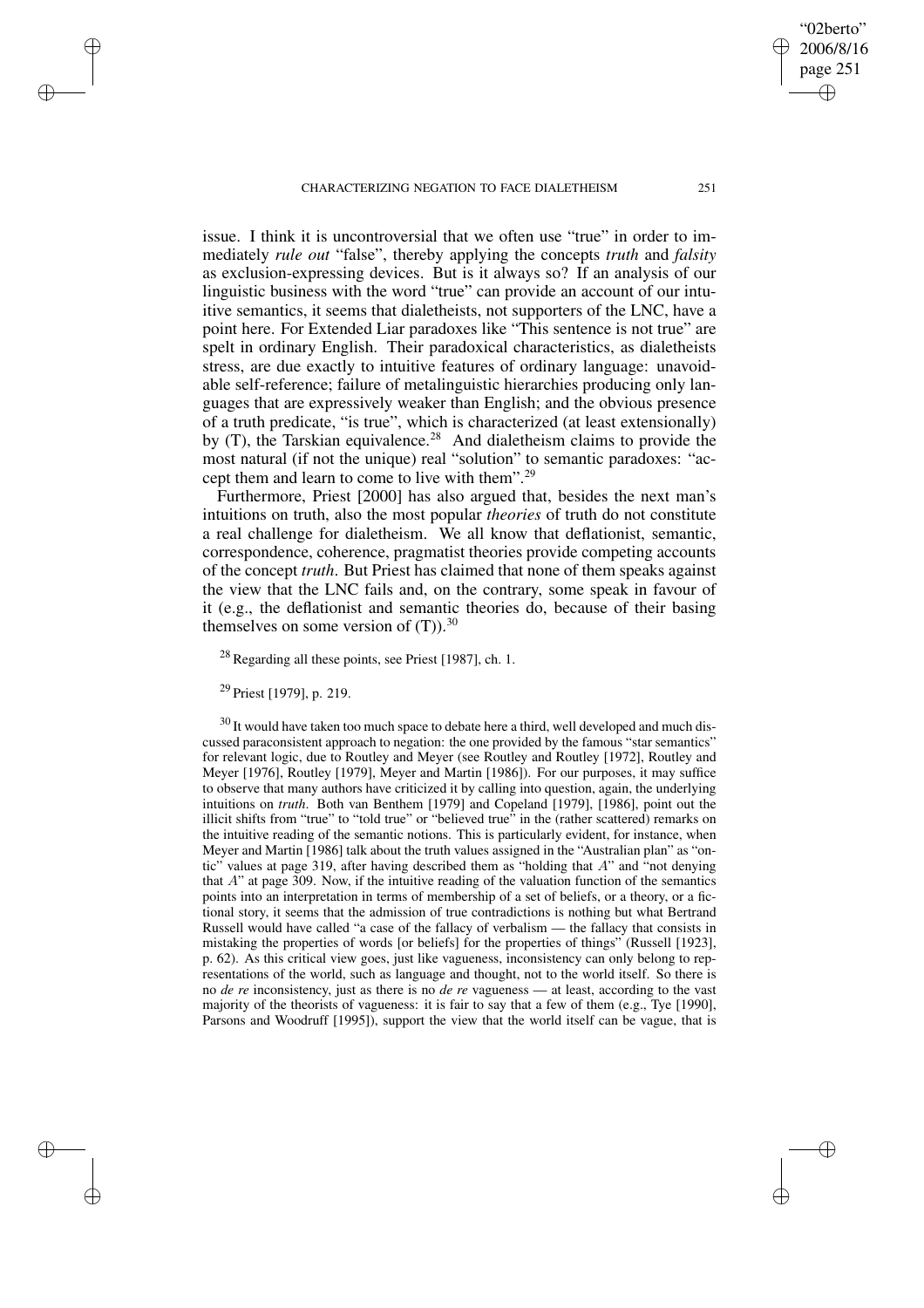#### 252 FRANCESCO BERTO

"02berto" 2006/8/16 page 252

✐

✐

✐

✐

# 5. *Material exclusion*

Since the question whether the concepts *truth* and *falsity* are exclusive or incompatible is so contentious, we may look for the characterization of a negation that does without them. I think the simplest move is to start from *the* very notion of exclusion, or incompatibility. At first sight, there is nothing new in such an approach. But we must be careful about how to proceed: we cannot express exclusion or incompatibility via the traditional concept of *contrariness*, for such a concept typically depends upon those of truth and falsity. There is no point in defining  $\alpha$  and  $\beta$  as contraries if and only if " $\alpha \wedge \beta$ " is logically false, because, as Huw Price [1990] observes, "it clearly depends on our knowing that truth and falsity are incompatible", so that "if we do not have a sense of *that*, the truth tables for negation give us no sense of the connection between negation and incompatibility".<sup>31</sup>

But some intuitive notion of exclusion, in my opinion, is itself inescapable and so primitive that it *can* be taken as an intuitive basis for the definition of a negation:

The apprehension of incompatibility [is] an ability more primitive than the use of negation. The negation operator is being explained as initially a means of *registering* (publicly or privately) a perceived incompatibility. [...] For present purposes, what matters is that *incompatibility be a very basic feature of a speaker's (or proto-speaker's) experience of the world*, so that negation can plausibly be explained in terms of incompatibility.<sup>32</sup>

Precisely, I shall talk of *material exclusion* or, equivalently, of *material incompatibility*, and label it with a symbol logicians know very well: "⊥". It can be expressed in terms of concepts, properties, states of affairs, or worlds, depending on one's metaphysical preferences. For instance: it is the relation that holds between a couple of properties  $P_1$  and  $P_2$ , if and only if the very

to say, there can be ontologically vague objects, sets, and/or states of affairs. Of course, we may reply by denying that a realist or "ontic" theory of truth actually explicates *truth* (Italics Argument). One may provide an independent anti-realist account of "true" in terms of "told true" or "believed true", and claim that *truth* is nothing more than this. And some dialetheists have — for instance, see J.C. Beall's *constructive methodological deflationism*, in Beall [2004]: "After all, if truth is a mere (human) construction, introduced to play a given expressive role, then it is not surprising — indeed, it is likely — that the construction should turn out to be inconsistent" (p. 208).

<sup>31</sup> Price [1990], p. 226.

<sup>32</sup> Price [1990], pp. 226–228, my italics.

✐

✐

✐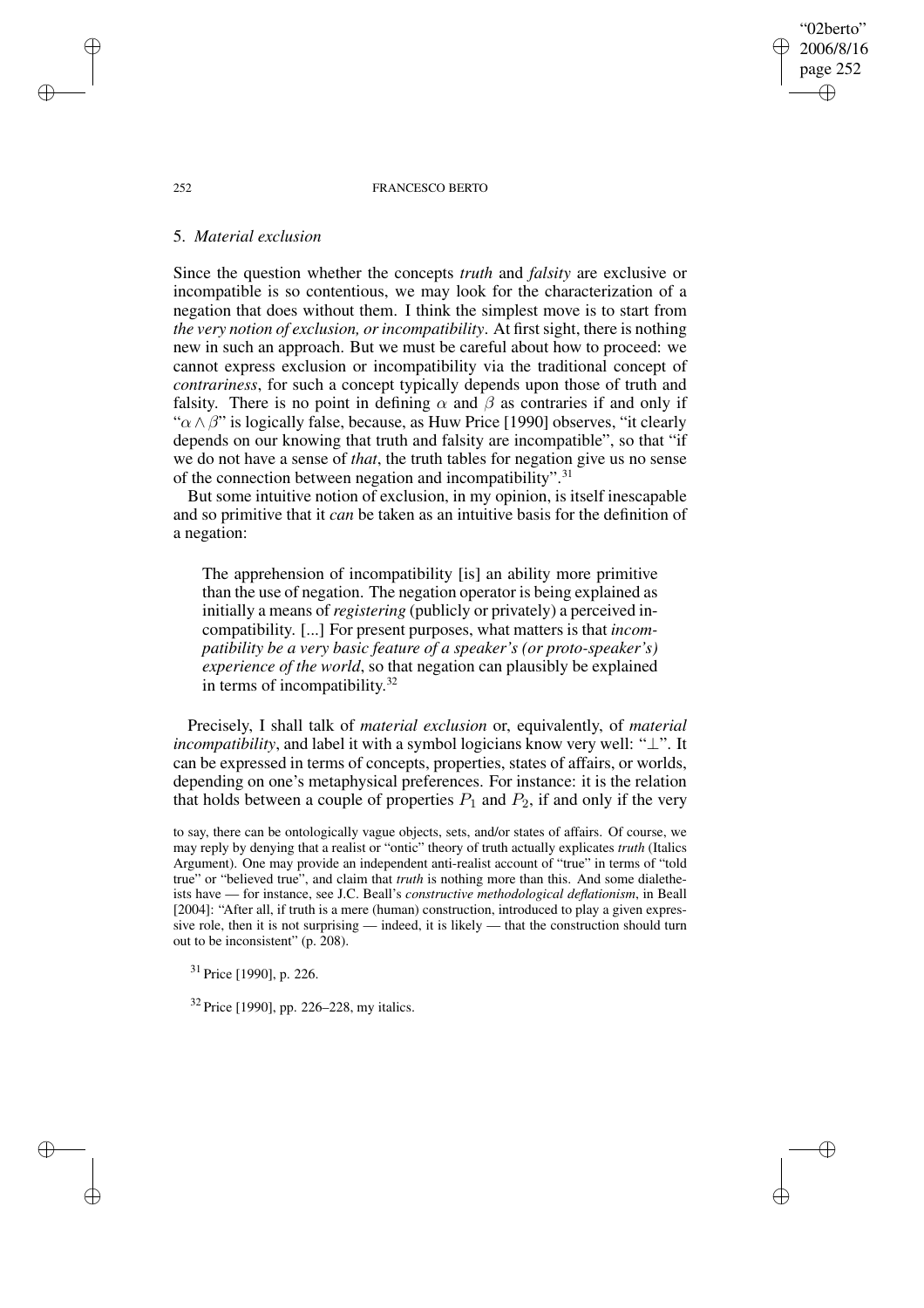having  $P_1$  by an object a precludes the possibility that a simultaneously has  $P_2$ , and *vice versa* ( $\perp$  is obviously supposed to be symmetric, i.e., if  $P_1 \perp P_2$ then  $P_2 \perp P_1$ ). We may also say that material incompatibility holds between two *concepts*  $C_1$  and  $C_2$ , if and only if the very instantiating  $C_1$  by a excludes the possibility that a also instantiates  $C_2$ , and *vice versa*. Or we may say that it holds between two states of affairs  $s_1$  and  $s_2$ , if and only if the holding of  $s_1$  (in world w, at time t) precludes the possibility that  $s_2$  also holds (in world w, at time t), and *vice versa*.

So,  $\perp$  is a deeply metaphysical notion: it is rooted in our experience of the world, rather than in semantics or pragmatics. It is also a strongly modal one: material exclusion does not hold between two merely different properties, like *being red* and *being circular*, which can be instantiated by the same object, even though sometimes they are not. It holds between two properties, such that an object instantiating one of them has dismissed any chance of simultaneously instantiating the other.

I propose, then, the following description of a negation via material exclusion. Such an account adapts (by avoiding reference to truth and truth conditions) the idea, developed by J.M. Dunn [1996], that "one can define negation in terms of one primitive relation of incompatibility [...] in a metaphysical framework".<sup>33</sup> Dunn refers to the Birkoff-von Neumann-Goldblatt definition of *ortho negation*, a notion originally developed within quantum logic. What makes this characterization interesting is that it uses precisely a relation of incompatibility (also called "orthogonality", or simply "perp").<sup>34</sup> In most presentations it holds between *states*, or *worlds*, but we may rephrase it in terms of properties (very small fine-tunings would equally allow us to express it in terms of concepts, or states of affairs). Take an ordered couple  $\leq$ S,  $\perp$ >, where S is a set of properties, and  $\perp$  is our binary relation of material exclusion, defined on S. Then we have:

(DfNOT) NOT- $P_1(x) =$ df  $\exists P_2(P_2(x) \land P_1 \perp P_2)$ .

To say that something is NOT- $P_1$  is to say that it has some property  $P_2$ , which is materially exclusive with respect to  $P_1$ . Such a partial indeterminacy in the information conveyed by an expression containing "NOT" reflects a very simple fact of ordinary language. When we say "The car is red", this is not the weakest, or less informative, sentence incompatible with the sentence "The car is blue" (provided that, for the sake of the argument, we believe the concepts *red* and *blue* to be exclusive). The weakest sentence incompatible with "The car is blue" is "The car is NOT-blue", which, given

<sup>33</sup> Dunn [1996], p. 9.

✐

✐

✐

✐

<sup>34</sup> See Birkoff and von Neumann [1936], Goldblatt [1974].

"02berto" 2006/8/16 page 253

✐

✐

✐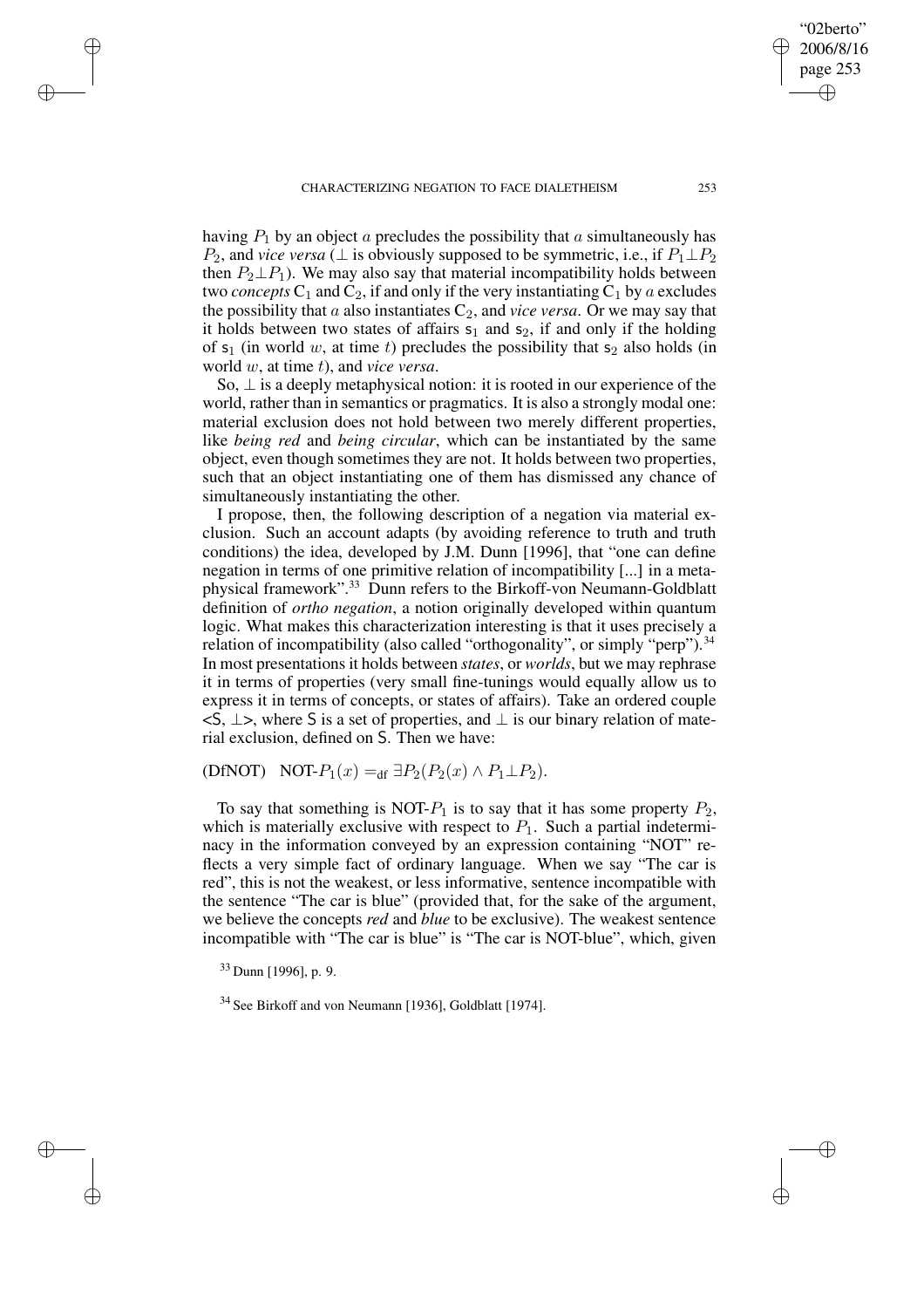"02berto" 2006/8/16 page 254 ✐ ✐

✐

✐

## 254 FRANCESCO BERTO

(DfNOT), merely says that the car has some other (incompatible) property than that of being blue, not specifying which one. "The car is red" specifically says which other, incompatible colour the car has (a property need not exclude *one* other, but it may exclude a whole assortment of alternative properties; Patrick Grim [2004] talks about the *exclusionary class* of a given property). If the set of properties incompatible with *being blue* is not an infinite one, of course, "The car is NOT-blue" is nothing but a long disjunction: "The car is red, or orange, or yellow, or...". It is clear that such a distinction is the heir of the one traditionally made between *contraries* and *contradictories*, which as we know was defined by reference to truth and falsity.

Now, it seems to me that "NOT" may have the three pleasing features I promised in the beginning.

(1) It is not defined via the concept *truth*. It is defined via the concept *exclusion*, whose primitiveness is now clear: it is entailed, for instance, by our experience of the world as agents, facing choices between performing some action or other — something we think non-linguistic animals as well do every day. And to face a choice is to perceive an incompatibility. But it may also be entailed by the simple and basic capacity to recognize the boundary (even a blurred one) between something and something else, between an object and another one. It is fair to say, as Grim does, that exclusion is such "a very basic term", that "without some fundamental grasp of precisely that notion to begin with it seems quite possible that it cannot later be specified [...]. If exclusion is not understood to begin with, what possible exposition could we rely on to nail it?".<sup>35</sup>

(2) "NOT" has a strong pre-theoretical appeal and motivation as an expressive tool, because what we often need as speakers — even as dialetheists — in order to convey determinate information is precisely an exclusionexpressing device. One could hardly improve Huw Price's description of what a conversation between me and you would be if we had no means to exclude (via negation, rejection, falsity, or whatever) the possibility of Fred's being simultaneously in the kitchen and in the garden:

*Me*: 'Fred is in the kitchen.' (Sets off for kitchen.) *You*: 'Wait! Fred is in the garden.' *Me*: 'I see. But he is in the kitchen, so I'll go there.' (Sets off.) *You*: 'You lack understanding. The kitchen is Fred-free'. *Me*: 'Is it really? But Fred's in it, and that's the important thing.' (Leaves for kitchen.) $36$ 

<sup>35</sup> Grim [2004], p. 70.

<sup>36</sup> Price [1990], p. 224.

✐

✐

✐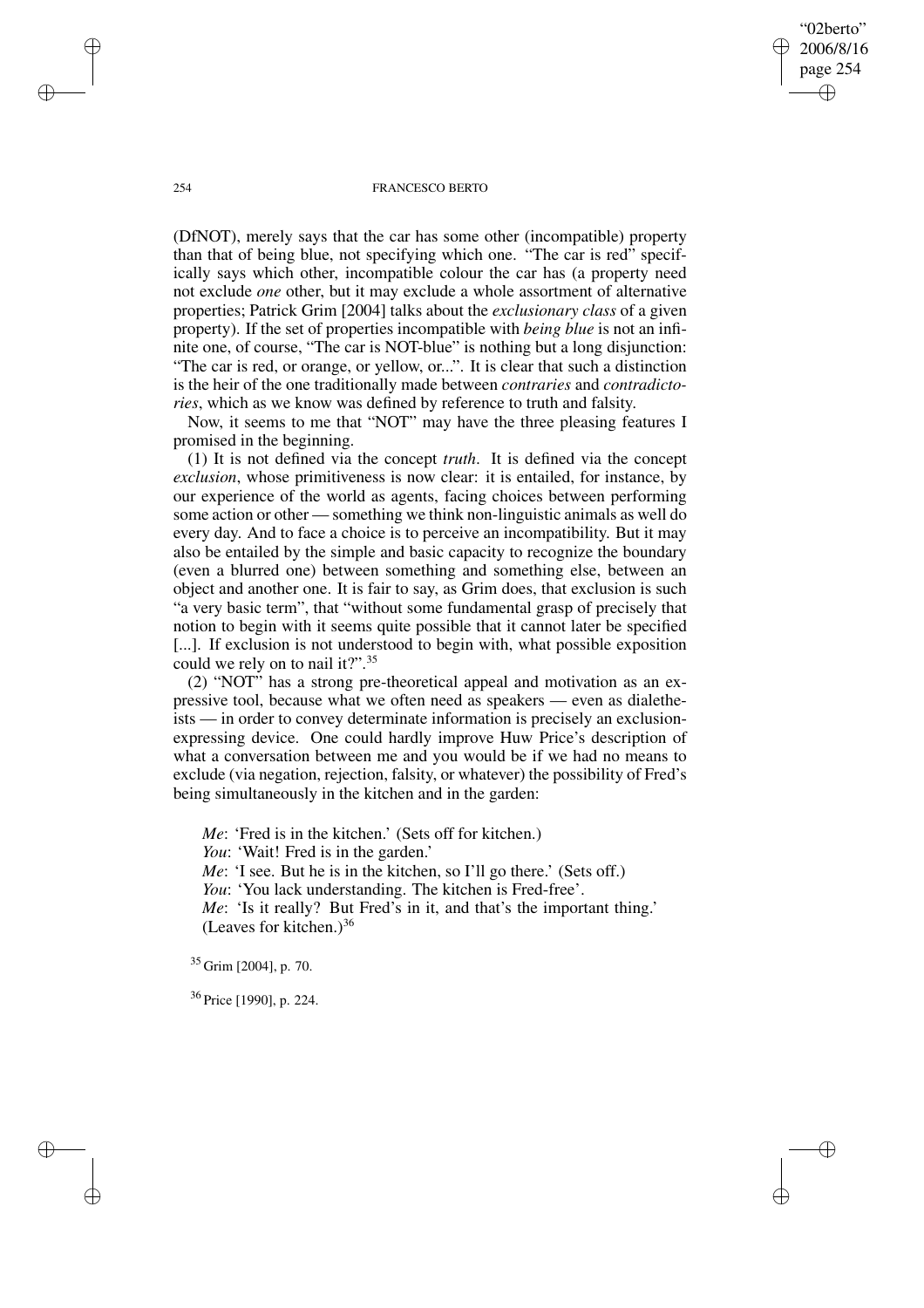✐

✐

✐

✐

If you could tell me a simple: "Look, Fred is NOT-in the kitchen" (that is to say: "Fred is somewhere else — in the garden — *and* his being there excludes his being in the kitchen"), life would definitely be easier.

(3) Finally, of course paraconsistent logicians and dialetheists do grasp the notion of exclusion. What supporters of inconsistency ask us is to stop using "not" or "true" as exclusion-expressing devices, because "not- $\alpha$ " is insufficient by itself to rule out  $\alpha$ , and " $\alpha$  is true" is insufficient by itself to rule out that  $\alpha$  is also false. Priest and Routley explicitly admit that "we [as dialetheists] cannot use content-exclusion as a way of defining the sense, or content, of negation. But then there are plenty of other ways of doing this, for example, through a semantic account".<sup>37</sup> Now, of course they *can* give a semantic account of negation — such as the one of LP, described in the previous paragraph. But it is, by the admission we have just heard them making, not strong enough to support content-exclusion. Therefore, now they need *some* other linguistic tool, in order to express their basic concepts, to exclude rival positions, and to convey through their theories determinate information, if they want to avoid ending up like you and me in the Freddialogue.<sup>38</sup>

As an exclusion-expressing device, Priest chooses the notion of *rejection*, and argues that accepting  $\neg \alpha$  is different from rejecting  $\alpha$ , and *vice versa*. A dialetheist can accept  $\neg \alpha$  while failing to reject  $\alpha$ , exactly if she thinks that  $\alpha$  is paradoxical. So, although the dialetheist cannot exclude  $\alpha$  by simply saying " $\neg \alpha$ ", she can *reject*  $\alpha$ . But dialetheists' account of *acceptance* and *rejection* shows that they do believe in the impossibility of couples of states of affairs to simultaneously obtain, and they assert that some properties materially exclude some others. For instance:

Someone who rejects A cannot simultaneously accept it any more that a person can simultaneously catch a bus and miss it, or win a game of chess and lose it. If a person is asked whether or not  $A$ , he can of course say 'Yes and no'. However this does not show that he both accepts and rejects A. It means that he accepts both A and its negation. Moreover a person can alternate between accepting and

<sup>38</sup> That dialetheism faces the risk of ending up inexpressible, has been pointed out by many authors: see e.g. Parsons [1990] — who nevertheless essentially embraces Priest's way out through the pragmatic notions of *rejection* and *denial*; Batens [1990], who advocates the necessity of admitting a classical, exclusive negation against "global paraconsistency"; and Shapiro [2004], who directly challenges the dialetheist's capacity to provide a coherent notion of *exclusion*.

"02berto" 2006/8/16 page 255

✐

✐

✐

<sup>37</sup> Priest and Routley [1989b], p. 513.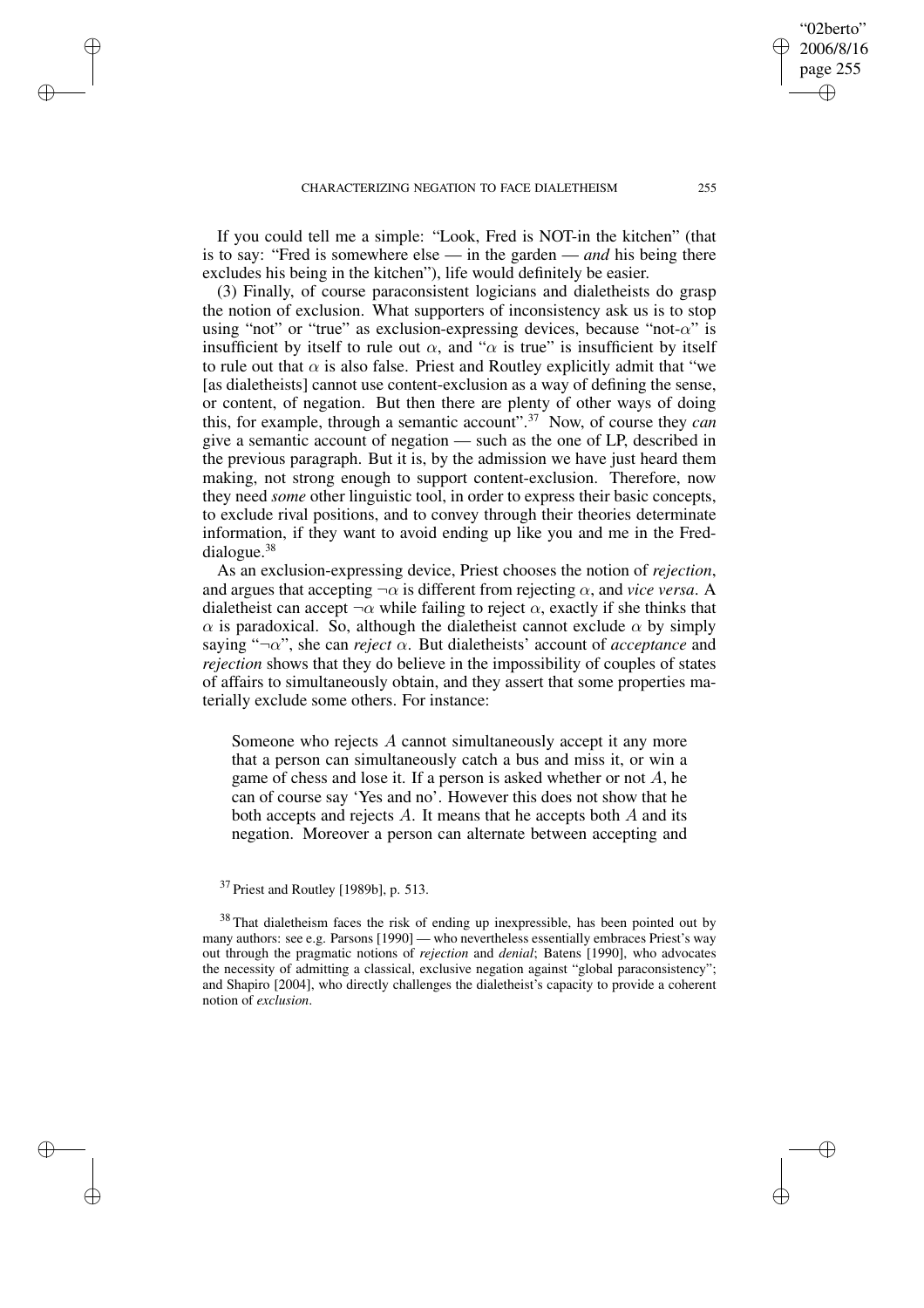"02berto" 2006/8/16 page 256 ✐ ✐

✐

✐

#### 256 FRANCESCO BERTO

rejecting a claim. He can also be undecided as to which to do. But do both he can not.<sup>39</sup>

So, when in *In contradiction* Priest says: "The rational acceptability and rejectability of something, though not exhaustive, are certainly *in*compatible"; or: "it is *impossible* jointly to accept and reject the same thing<sup>5</sup>; or "joint rational acceptance and rejection are *not* possible";<sup>40</sup> here the "in-" and "not" must be taken as tools used in order to express the reciprocal exclusion of the concepts *acceptance* and *rejection*. Could Priest's position be meaningful otherwise?

I have called ⊥ *material* exclusion, to stress the fact that it is not a merely logical, in the sense of *formal*, notion: it is based on the material content of the involved concepts. Neil Tennant call such concepts *antonyms*, and observes that

Here the antonyms A and B are so simple and primitive that there cannot be any question of their 'dialetheically' holding simultaneously. Such antonyms A and B are antonymic not on the basis of their logical form, but on the basis of their primitive non-logical contents. The tension between them — their mutual exclusivity is a matter of deep metaphysical necessity.<sup>41</sup>

Tennant's examples are: phenomenological colour incompatibilities, such as *being (solidly) Red* and *being (solidly) Green*; concepts that express our categorization of physical objects in space and time, such as x *being here right now* and x *being way over there right now*, for a suitably small x. Other cases provided by Grim are x *being less than two inches long* and x *being more than three feet long*. <sup>42</sup> We may also take Priest's above x*'s catching the bus* and x*'s missing the bus*. But this immediately leads to the following important point. We must keep in mind that the characterization of  $\perp$  does not entail any particular commitment on which are the specific properties, or concepts, or states of affairs, between which it holds. This may sound somewhat disappointing, but such a merely formalistic description is exactly what we should expect when dealing with purely metaphysical notions that

<sup>39</sup> Priest [1989], p. 618.

<sup>40</sup> Priest [1987], p. 128 and p. 142, my italics.

<sup>41</sup> Tennant [2004], p. 362.

 $42$  Grim [2004], p. 63.

✐

✐

✐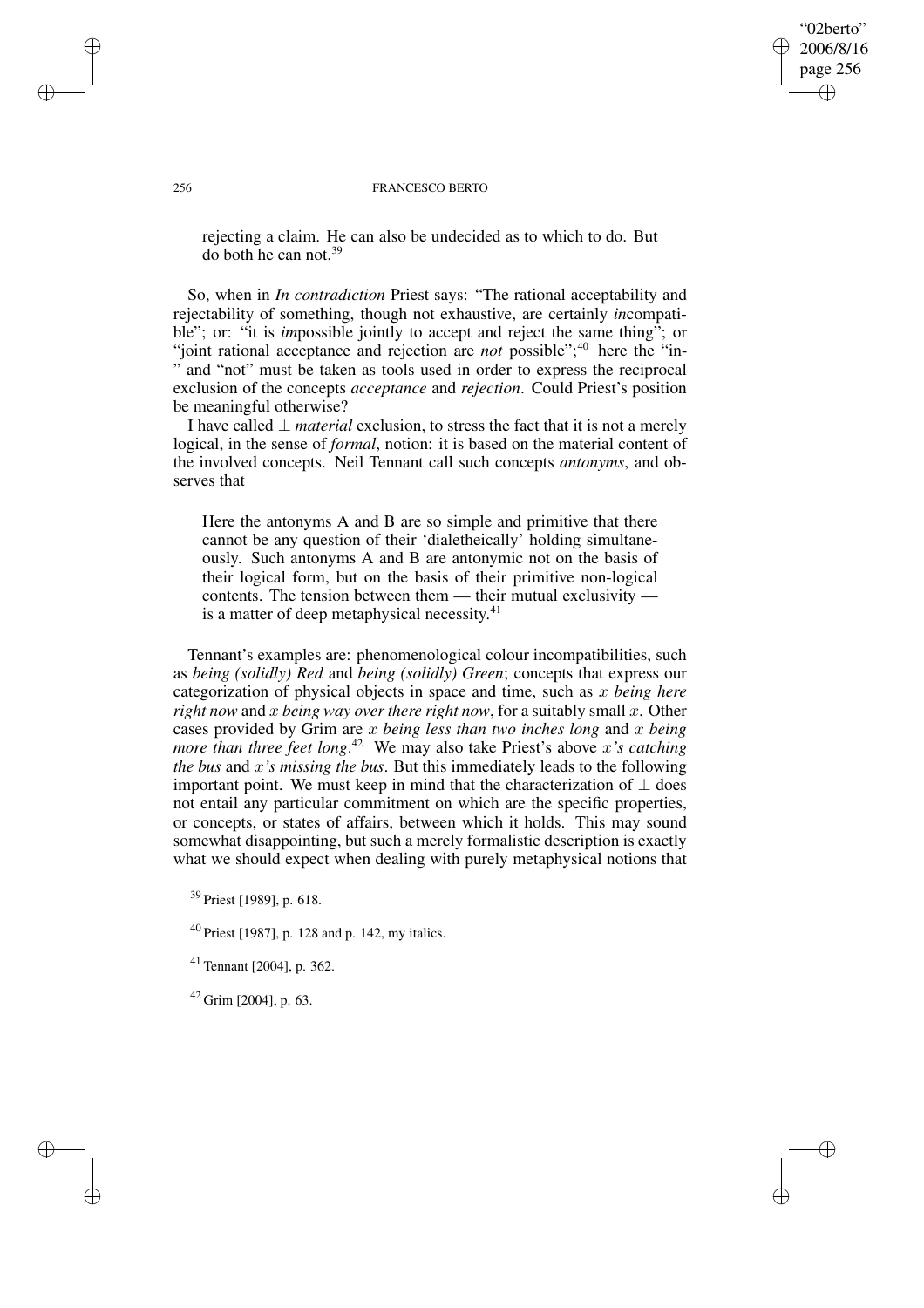leave our epistemic troubles just where they are. We claimed that material exclusion is based on the content of concepts, or properties, but how do we *know* what the content of a concept is, or which are the actual fields of applications of a property? Given two properties  $P_1$  and  $P_2$ , the question whether they are exclusive can involve broadly empirical matters, difficult analyses of our conceptual toolkit and/or of our use of ordinary language expressions. And, of course, this may produce battles of intuitions: are *young* and *old* actually exclusive? *Blue* and *green*? *True* and *false*? *Circular* and *square*? This is exactly the kind of *a posteriori* disquisition one should avoid when dealing with the claim that there are true contradictions, or that a sentence can be both true and false.

What I have suggested is that the notion of material exclusion is itself inescapable. After characterizing a negation which is very similar to the one proposed here, Grim observes:

The outline above uses various forms of negation, including the English 'not', prominently and repeatedly in trying to get the idea across. If these forms of negation can be understood a particular way, it seems inevitable that ['NOT'] can be understood a particular way. Given a dialetheic interpretation of all the various forms of negation in the outline, then, one might well end up with a dialetheic interpretation of ['NOT']. The result could be that every claim made above is allowed but without the concept of exclusion that is their main intent [...]. All I can say is that those forms of dialetheism seem less interesting to me: I don't see how the prospect of impasse is then to be avoided, and such forms don't seem to me to promise any deeper understanding of notions as central to our conceptual toolkit as is the notion of contradiction.<sup>43</sup>

But we can advance more compulsory considerations. The dialetheist does not believe, of course, that anything is compatible with anything, or that all states of affairs obtain, or that anything can be anything (else?). This may be a characterization of the aforementioned trivialism. In Priest's [1999] words:

One cannot choose between this and that if one believes that this and that are the same thing, which the trivialist does. Of course, the trivialist believes that this and that are distinct too. But, as before,

 $43$  Grim [2004], pp. 69–71.

✐

✐

✐

✐

"02berto" 2006/8/16 page 257

✐

✐

✐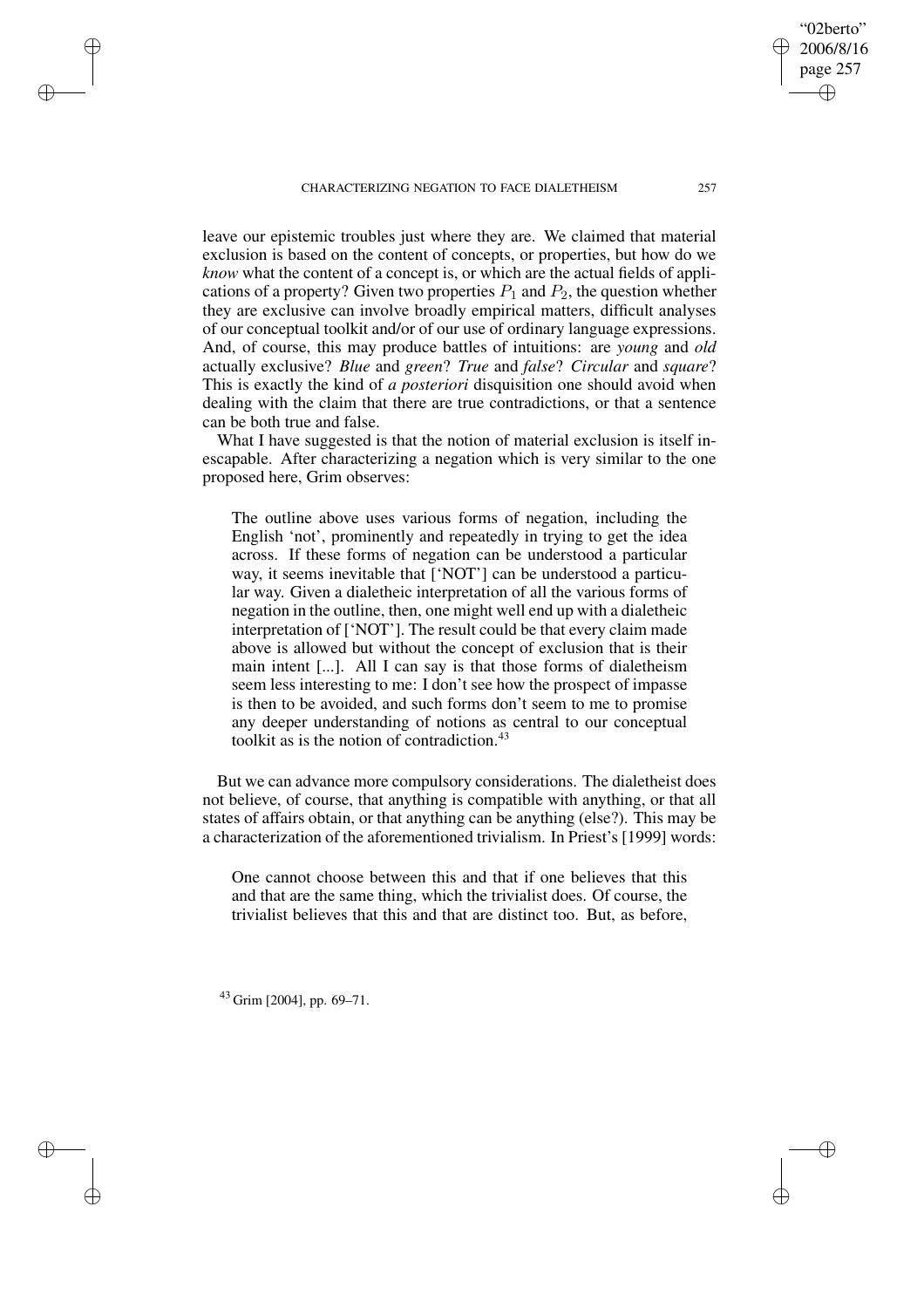"02berto" 2006/8/16 page 258 ✐ ✐

✐

✐

## 258 FRANCESCO BERTO

for the trivialist, two things being distinct does not rule out their being identical.<sup>44</sup>

Regardless of the transcendental-phenomenological argument Priest uses to criticize the trivialist's position (properly: to show that "our opponent does not exist"),<sup>45</sup> it is fairly clear that the paradigmatic dialetheist is not a trivialist.<sup>46</sup> So, we do *not* need to undertake the challenge Priest proposes to the defender of the LNC in the quotation at the beginning of this paper: given that change of logic is change of subject, and so classical and nonclassical negations have different meanings, try to demonstrate that the vernacular negation is classical (and not paraconsistent). We can take the couples of properties, or concepts, or states of affairs Priest himself assumes as materially exclusive (*acceptance* and *rejection*, or x*'s catching the bus* and x*'s missing the bus*) as instances of a primitive, intuitive notion of exclusion,  $\bot$ , holding between couples of properties, or concepts, etc. Then we define via  $\perp$  a sentential operator, NOT, which works as an exclusion-expressing device for our language. As we have seen, after dismissing the ordinary "not" and "true" of classical logic and semantics, because  $\neg \alpha$  does not rule out  $\alpha$ , and " $\alpha$  is true" does not rule out " $\alpha$  is false", the dialetheist herself realizes she needs some new exclusion-expressing-device — something to say that something excludes something else — if her own position is to be expressible. So, there is no point with the dialetheist refusing our procedure: NOT does exactly the expressive job rejection is supposed to do in the dialetheic framework.

Now, the final step: express the LNC via "NOT". Take Aristotle's traditional formulation of the LNC, in Book Γ of *Metaphysics*, and just put in it our NOT:

Evidently then such a principle is the most certain of all; which principle this is, let us proceed to say. It is, that the same attribute canNOT at the same time belong and NOT belong to the same subject and in the same respect.<sup>47</sup>

<sup>44</sup> Priest [1999], p. 194fn.

<sup>45</sup> Priest [1999], p. 195.

<sup>46</sup> Priest's argument against trivialism has been criticized by Kroon [2004], who suggests that a *realist* dialetheism entails a slippery slope to the trivialistic position.

<sup>47</sup> Arst. *Met.* 1005b18–21.

✐

✐

✐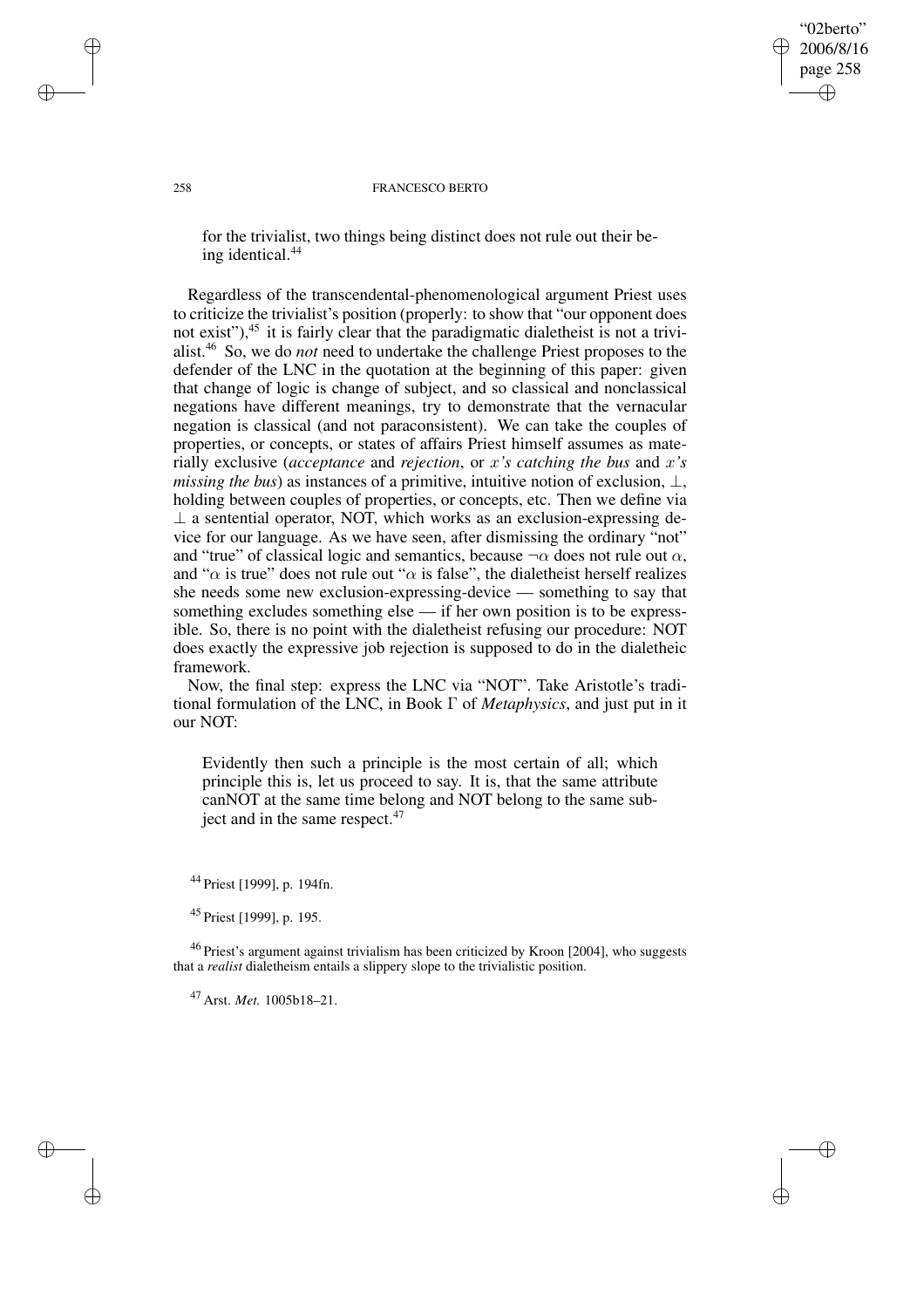" $P_1$  does NOT belong to x" should be a short form for "to x belongs some" property  $P_2$ , which is materially incompatible with  $P_1$ ". And this does not seem to be questionable by the dialetheist anymore, provided she has understood "NOT" — and to understand "NOT" is to understand exclusion (what the dialetheist does, as we have seen). If the dialetheist refuses to subscribe the characterization of NOT via the intuitive notion of exclusion, she seems to actually end up as unable to express the exclusion of any position (is she trying to exclude exclusion?). Our sense of exclusive possibilities (beginning from our capacity of recognizing that an object is separated by a boundary from what that object cannot be) seems to be *a priori*: it is, to use the Kantian jargon, a condition of the possibility of our having any experience of *a world* at all. And a dialetheism without the LNC stated in terms of "NOT" looks very much like a trivialism. Such a LNC, to use Aristotle's words, is "a principle which every one must have who knows anything about being".<sup>48</sup>

> University of Padua Dept. of Philosophy Piazza Capitaniato 3 I-35139 Padova ITALIA E-mail: francescoberto@tin.it

# **REFERENCES**

- ANDERSON, A.R. and BELNAP, N.D. [1975], *Entailment. The Logic of Relevance and Necessity*, vol. I, Princeton U.P., Princeton.
- ARISTOTLE, *Metaphysics*, trans. W.D. Ross, in J. Barnes (ed.), *The Complete Works of Aristotle*, vol. II, Princeton U.P., Princeton, N.J., 1984.
- BATENS, D. [1980], *Paraconsistent Extensional Propositional Logics*, "Logique et Analyse", 90, pp. 195–234.
- BATENS, D. [1990], *Against Global Paraconsistency*, "Studies in Soviet Thought", 39, pp. 209–29.
- BATENS, D. (ed.) [2000], *Frontiers of Paraconsistent Logic*, Baldock.
- BEALL, J.C. [2004], *True and False — As If*, in Priest, Beall and Armour-Garb [2004], pp. 197–216.
- BELNAP, N.D. [1962], *Tonk, Plonk and Plink*, "Analysis", 22, pp. 130–4.
- BERTO F. [2006], *Teorie dell'assurdo. I rivali del Principio di Non-Contraddizione*, Carocci, Roma.
- VAN BENTHEM, J.F.A.K. [1979], *What is Dialectical Logic?*, "Erkenntnis", 14, pp. 333–47.

<sup>48</sup> Arst. *Met.* 1005b14–15.

✐

✐

✐

✐

"02berto" 2006/8/16 page 259

✐

✐

✐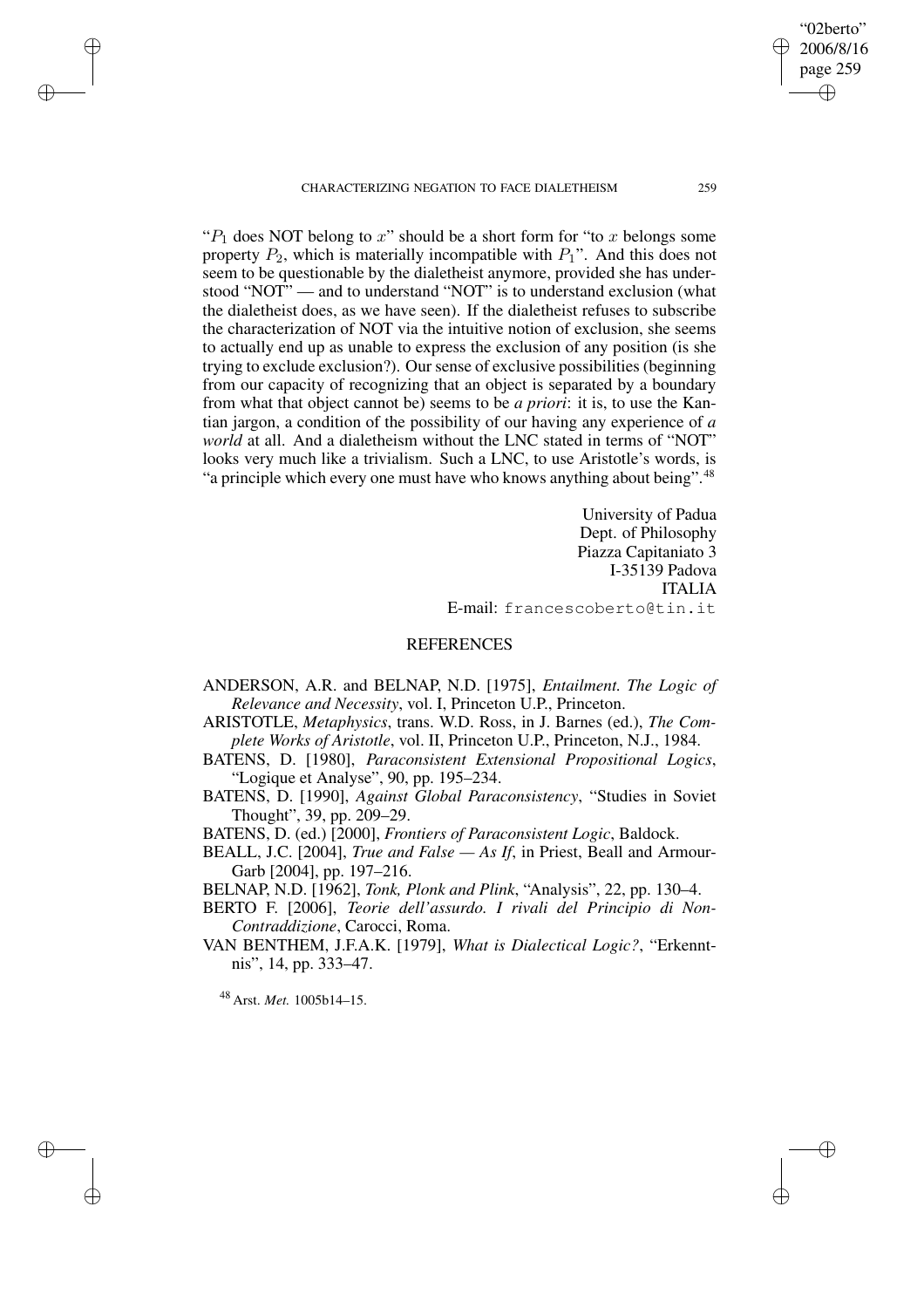## "02berto" 2006/8/16 page 260 ✐ ✐

✐

✐

## 260 FRANCESCO BERTO

- BIRKOFF, G. and VON NEUMANN, J. [1936], *The Logic of Quantum Mechanics*, "Annals of Mathematics", 37, 823–43.
- BREMER, M. [2005], *An Introduction to Paraconsistent Logics*, Peter Lang, Frankfurt a.M.
- CARNIELLI, W., CONIGLIO, M. and D'OTTAVIANO, I. (eds.) [2002], *Paraconsistency. The Logical Way to the Inconsistent*, Basel, New York.
- CARNIELLI, W. and MARCOS, J. [2002], *A Taxonomy of C-Systems*, in Carnielli, Coniglio and D'ottaviano [2002], pp. 1–94.
- COPELAND, B.J. [1979], *On When a Semantics is Not a Semantics: Some Reasonsfor Disliking the Routley-Meyer Semanticsfor Relevance Logic*, "Journal of Philosophical Logic", 8, pp. 399–413.
- COPELAND, B.J. [1986], *What is a Semantics for Classical Negation?*, "Mind", 95, pp. 478–89.
- DA COSTA, N.C.A. [1974], *On the Theory of Inconsistent Formal Systems*, "Notre Dame Journal of Formal Logic"; 15, pp. 497–510.
- DA COSTA, N.C.A. and ALVES, E.H. [1976], *Une sémantique pour la calcul C*1, "Comptes Rendus Hebdomadaires des Séances de l'Acad. Des Sciences", Paris283A, pp. 729–31.
- DA COSTA, N.C.A. and MARCONI, D. [1989], *An Overview of Paraconsistent Logic in the 80s*, "The Journal of Non-Classical Logic", 1, pp. 5– 32.
- DUMMETT, M. [1973], *The Justification of Deduction*, "Proceedings of the British Academy", pp. 201–32.
- DUNN,J.M. [1996], *Generalized Ortho Negation*, in Wansing [1996], pp. 3– 26.
- DUNN, J.M. [1999], *A Comparative Study of Various Model-Theoretic Treatments of Negation: A History of Formal Negation*, in Gabbay and Wansing [1999], pp. 23–51.
- FINE K. [1975], *Vagueness, Truth and Logic*, "Synthese", 30, pp. 265–300.
- GABBAY, D. and HUNTER, A. [1999], *Negation and Contradiction*, in Gabbay and Wansing [1999], pp. 89–100.
- GABBAY, D. and WANSING, H. (eds.) [1999], *What is negation?*, Kluwer, Dordrecht.
- GOLDBLATT, R.I. [1974], *Semantic Analysis of Orthologic*, "Journal of Philosophical Logic", 3, pp. 19–35.
- GOLDSTEIN, L. [2004], *The Barber, Russell's Paradox, Catch-22, God and More: A Defence of a Wittgensteinian Conception of Contradiction*, in Priest, Beall and Armour-Garb [2004], pp. 295–313.
- GRIM, P. [2004], *What is a Contradiction?*, in Priest, Beall and Armour-Garb [2004], pp. 49–72.
- HAACK, S. [1978], *Philosophy of Logics*, Cambridge U.P., Cambridge.
- HAZEN, A. [1994], *Subminimal Negation*, unpublished MS.

✐

✐

✐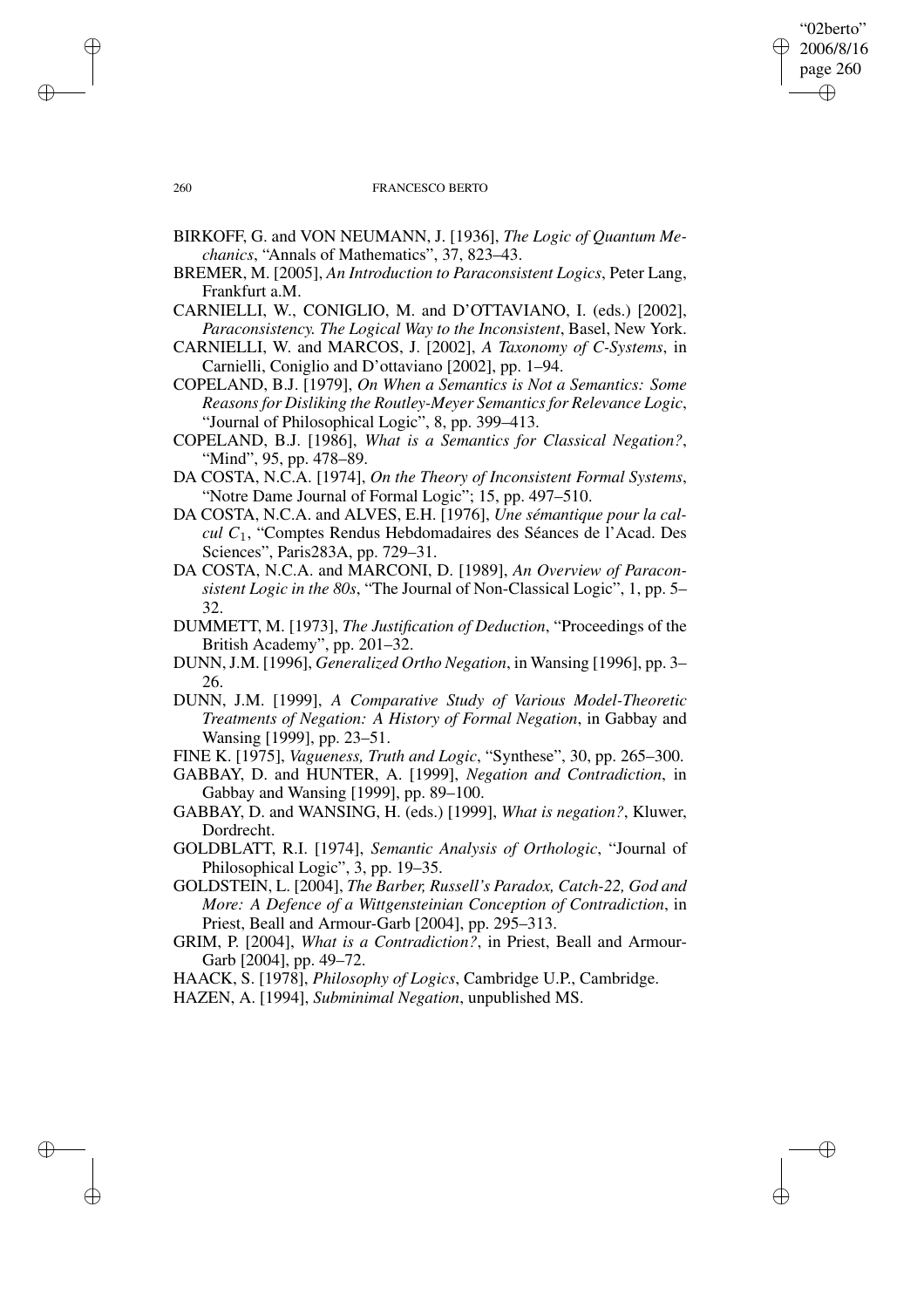✐

✐

✐

✐

- KEEFE, R. and SMITH, P. (eds.) [1996], *Vagueness. A reader*, the MIT Press, Cambridge, Mass.
- KRIPKE, S. [1975], *Lectures on Truth*, unpublished MS, Princeton University.
- KROON, F. [2004], *Realism and Dialetheism*, in Priest, Beall and Armour-Garb [2004], pp. 245–63.
- LENZEN, W. [1996], *Necessary Conditions for Negation Operators*, in Wansing [1996], pp. 37–58.
- LITTMANN, G. and SIMMONS, K. [2004], *A Critique of Dialetheism*, in Priest, Beall and Armour-Garb [2004], pp. 314–35.
- MEYER, R.K. and MARTIN, E.P. [1986], *Logic on the Australian Plan*, "Journal of Philosophical Logic", 15, pp. 305–32.
- MORTENSEN, C. [1980], *Every Quotient Algebra for C*1 *is Trivial*, "Notre Dame Journal of Formal Logic", 21, pp. 694–700.
- PARSONS, T. [1990], *True Contradictions*, "Canadian Journal of Philosophy", 20, pp. 335–54.
- PARSONS, T. and WOODRUFF, P. [1995], *Worldly Indeterminacy of Identity*, "Proceedings of the Aristotelian Society", 95, pp. 171–91.
- PLANTINGA, A. [1974], *The Nature of Necessity*, Oxford U.P., Oxford.
- PRICE, H. [1990], *Why 'Not'?*, "Mind", 99, pp. 221–38.
- PRIEST, G. [1979], *The Logic of Paradox*, "Journal of Philosophical Logic", 8, pp. 219–41.
- PRIEST, G. [1984], *Logic of Paradox Revisited*, "Journal of Philosophical Logic", 13, pp. 153–79.
- PRIEST, G. [1987], *In Contradiction: a Study of the Transconsistent*, Martinus Nijhoff, Dordrecht.
- PRIEST, G. [1989], *Reductio ad Absurdum et Modus Tollendo Ponens*, in Priest, Routley and Norman [1989], pp. 613–26.
- PRIEST, G. [1993], *Can Contradictions Be True? II*, "Proceedings of the Aristotelian Society", suppl. vol. 67, pp. 35–54.
- PRIEST, G. [1995], *Gaps and Gluts: Reply to Parsons*, "Canadian Journal of Philosophy", 25, pp. 57–66.
- PRIEST, G. [1998], *What Is So Bad about Contradictions?*, "Journal of Philosophy", 95, pp. 410–26.
- PRIEST, G. [1999], *Could Everything Be True?*, "Australasian Journal of Philosophy", 78, pp. 189–95.
- PRIEST, G. [1999], *What Not? A Defence of Dialetheic Theory of Negation*, in Gabbay and Wansing [1999], pp. 101–20.
- PRIEST, G. [2000], *Truth and Contradiction*, "The Philosophical Quarterly", 50, pp. 305–19.
- PRIEST, G. and ROUTLEY, R. [1989a], *Systems of Paraconsistent Logic*, in Priest, Routley and Norman [1989], pp. 151–85.

"02berto" 2006/8/16 page 261

✐

✐

✐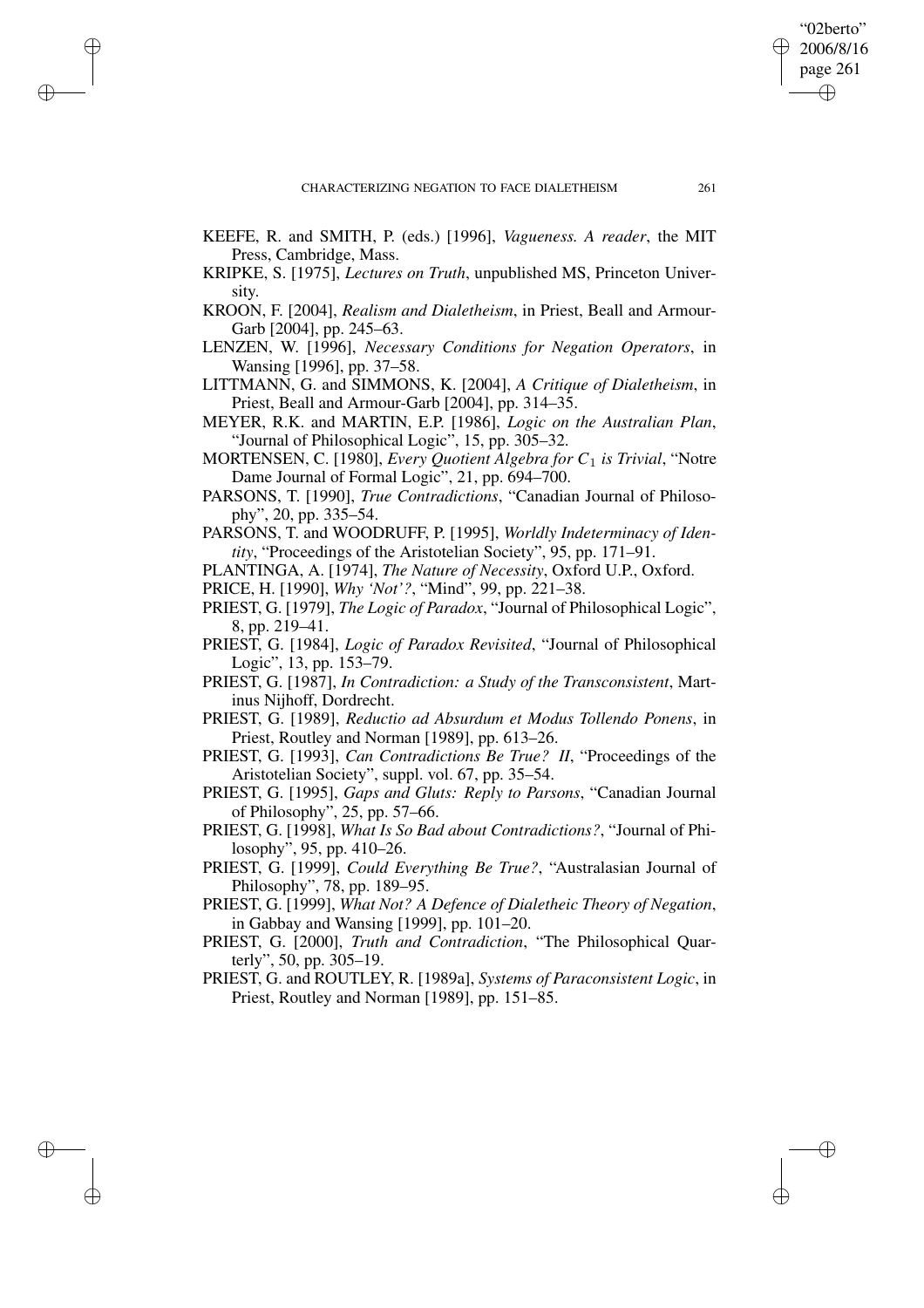## 262 FRANCESCO BERTO

"02berto" 2006/8/16 page 262

✐

✐

✐

✐

- PRIEST, G. and ROUTLEY, R. [1989b], *The Philosophical Significance and Inevitability of Paraconsistency*, in Priest, Routley and Norman [1989], pp. 483–539.
- PRIEST, G., BEALL, J.C. and ARMOUR-GARB, B. (eds.) [2004], *The Law of Non-Contradiction. New Philosophical Essays*, Clarendon Press, Oxford.

PRIEST, G., ROUTLEY, R. and NORMAN, J. (eds) [1989], *Paraconsistent Logic. Essays on the Inconsistent*, Philosophia Verlag, München.

PRIOR, A.N. [1960], *The Runabout Inference-Ticket*, "Analysis", 21, pp. 38–9.

RESCHER, N. and BRANDOM, R. [1980], *The Logic of Inconsistency. A Study in Non-Standard Possible-World Semantics and Ontology*, Basil Blackwell, Oxford.

- RESNIK, M.D. [2004], *Revising Logic*, in Priest, Beall and Armour-Garb [2004], pp. 178–94.
- ROUTLEY, R. [1979], *Dialectical Logic, Semantics and Metamathematics*, "Erkenntnis", 14, pp. 301–31.

ROUTLEY, R. and ROUTLEY, V. [1972], *The Semantics of First Degree Entailment*, "Noûs", 6, pp. 335–59.

ROUTLEY, R. and MEYER, R.K. [1976], *Dialectical Logic, Classical Logic and the Consistency of the World*, "Studies in Soviet Thought", 16, pp. 1–25.

RUSSELL, B. [1923], *Vagueness*, "Australasian Journal of Philosophy and Psychology", 1, pp. 84–92; now in Keefe and Smith [1996], pp. 61–8.

SAINSBURY, R.M. [2004], *Option Negation and Dialetheias*, in Priest, Beall and Armour-Garb [2004], pp. 85–92.

SHAPIRO, S. [2002], *Incompleteness and Inconsistency*, "Mind", 111, pp. 817–32.

SHAPIRO, S. [2004], *Simple Truth, Contradiction, and Consistency*, in Priest, Beall and Armour-Garb [2004], pp. 336–54.

SLATER, B.H. [1995], *Paraconsistent Logics?*, "Journal of Philosophical Logic", 24, pp. 451–4.

SMILEY, T. [1993], *Can Contradictions Be True? I*, "Proceedings of the Aristotelian Society", suppl. vol. 67, pp. 17–34.

TAPPENDEN, J. [1993], *The Liar and Sorites Paradoxes: Toward a Unified Treatment*, "Journal of Philosophy", 90, pp. 551–77.

TENNANT, N. [1982], *Proof and Paradox*, "Dialectica", 36, pp. 265–85.

TENNANT, N. [1999], *Negation, Absurdity and Contrariety*, in Gabbay and Wansing [1999], pp. 199–222.

TENNANT, N. [2004], *An Anti-Realist Critique of Dialetheism*, in Priest, Beall and Armour-Garb [2004], pp. 355–84.

TYE, M. [1990], *Vague Objects*, "Mind", 99, pp. 535–57.

✐

✐

✐